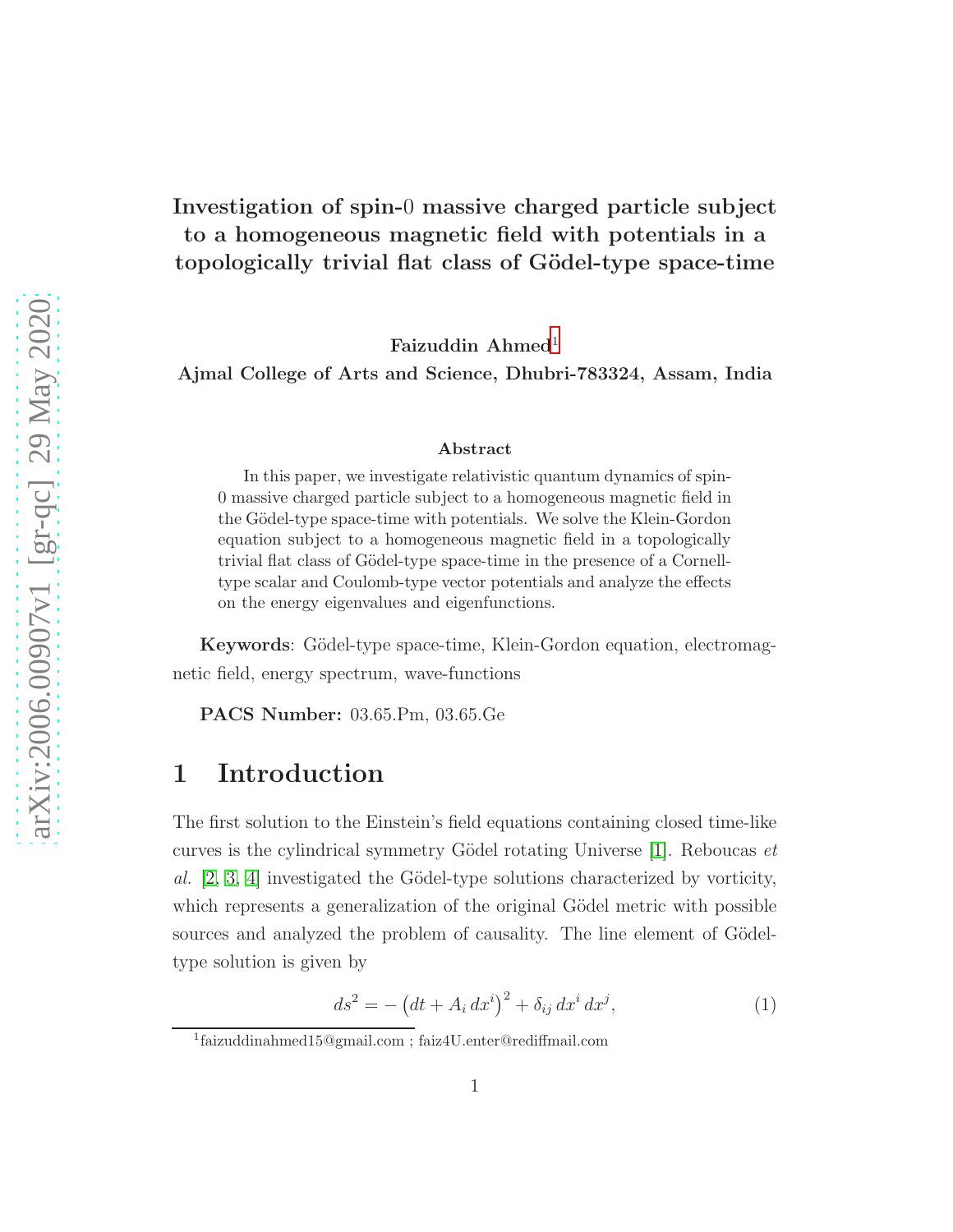where the spatial coordinates of the space-time are represented by  $x^i$  and  $i, j = 1, 2, 3$ . The different classes of Gödel-type solutions have discussed in [\[5\]](#page-17-4).

Investigation of relativistic quantum dynamics of spin-zero and spinhalf particles in Gödel Universe and Gödel-type space-times as well the Schwarzschild, the Kerr black holes solution has been addressed by several authors. The study of relativistic wave-equations, particularly, the Klein-Gordon and Dirac equations in the background of Gödel-type space-time was first studied in [\[6\]](#page-17-5). The close relation between the relativistic energy levels of a scalar particle in the Som-Raychaudhuri space-time with the Landau levels was studied in [\[7\]](#page-17-6). The same problem in the Som-Raychaudhuri space-time was investigated and compared with the Landau levels [\[8\]](#page-17-7). The Klein-Gordon equation in the background of Gödel-type space-times with a cosmic string was studied in [\[9\]](#page-17-8), and analyzed the similarity of the energy levels with Landau levels in flat space. The Klein-Gordon oscillator in the background of Gödel-type space-time under the influence of topological defects was studied in [\[10\]](#page-17-9). The relativistic quantum dynamics of scalar particle in the presence of an external fields in the Som-Raychaudhuri space-time under the influence of topological defects was studied in [\[11\]](#page-18-0). The relativistic quantum motion of spin-0 particles in a flat class of Gödel-type space-time was studied in [\[12\]](#page-18-1). The study of spin-0 system of DKP equation in a flat class of Gödel-type space-time was studied in [\[13\]](#page-18-2). In all the above system, the influence of topological defects and vorticity parameter characterizing the space-time on the relativistic energy eigenvalues was analyzed. Linear confinement of a scalar particle in the Som-Raychaudhuri space-time with cosmic string was studied in [\[14\]](#page-18-3) (see also, [\[15\]](#page-18-4)). The behavior of scalar particle with Yukawa-like confining potential in the Som-Raychaudhuri space-time in the presence of topological defects was investigated in [\[16\]](#page-18-5). Ground state of a bosonic massive charged particle in the presence of an external fields in a Gödel-type space-time was investigated in  $[17]$  (see also,  $[18]$ ). The relativis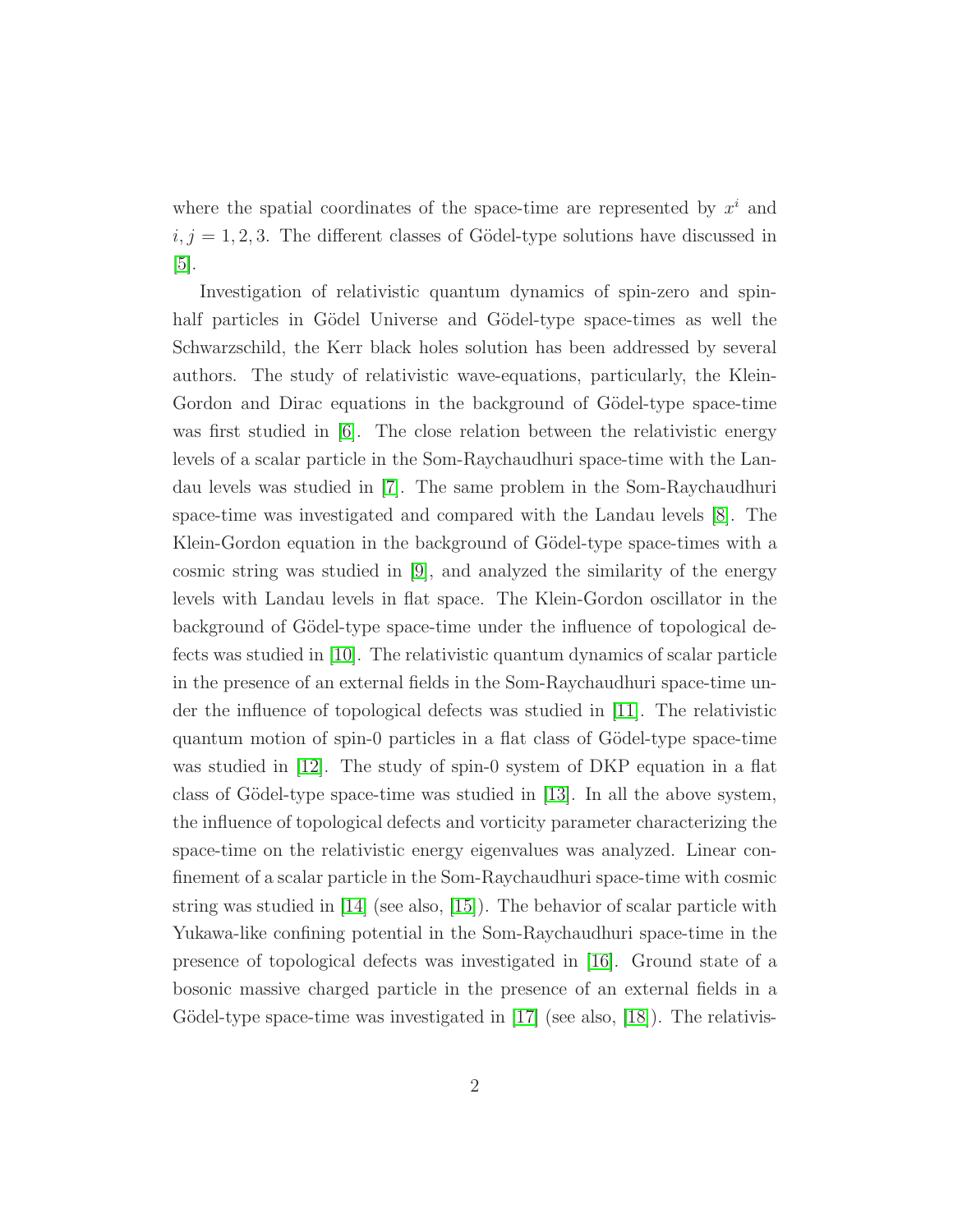tic quantum dynamics of spin-zero particles in 4D curved space-time with the cosmic string subject to a homogeneous magnetic field was studied in [\[19\]](#page-18-8). In addition, the relativistic wave-equations in  $(1+2)$ -dimensional rotational symmetry space-time background was investigated in [\[20,](#page-18-9) [21,](#page-18-10) [22,](#page-18-11) [23,](#page-18-12) [24,](#page-18-13) [25\]](#page-18-14).

Furthermore, Dirac and Weyl fermions in the background of the Som-Raychaudhuri space-times in the presence of topological defects with torsion was studied in [\[26\]](#page-18-15). Weyl fermions in the background of the Som-Raychaudhuri space-times in the presence of topological defects was studied in [\[27\]](#page-18-16) (see, Refs. [\[28,](#page-19-0) [29\]](#page-19-1)). The relativistic wave-equations for spin-half particles in the Melvin space-time, a space-time where the metric is determined by a magnetic field was studied in [\[30\]](#page-19-2). The fermi field and Dirac oscillator in the Som-Raychaudhuri space-time was studied in [\[31\]](#page-19-3). The Fermi field with scalar and vector potentials in the Som-Raychaudhuri space-time was investigated in  $[32]$ . The Dirac particles in a flat class of Gödel-type space-time was studied in [\[5\]](#page-17-4). Dirac fermions in  $(1+2)$ -dimensional rotational symmetry space-time background was investigated in [\[33\]](#page-19-5).

The relativistic quantum dynamics of a scalar particle subject to different confining potentials have been studied in several areas of physics by various authors. The relativistic quantum dynamics of scalar particles subject to Coulomb-type potential was investigated in [\[34,](#page-19-6) [35,](#page-19-7) [36,](#page-19-8) [37\]](#page-19-9). It is worth mentioning studies that have dealt with Coulomb-type potential in the propagation of gravitational waves [\[38\]](#page-19-10), quark models [\[39\]](#page-19-11), and relativistic quantum mechanics [\[40,](#page-19-12) [41,](#page-19-13) [42,](#page-19-14) [43\]](#page-19-15). Linear confinement of scalar particles in a flat class of Gödel-type space-time, were studied in  $[44]$ . The Klein-Gordon equation with vector and scalar potentials of Coulomb-type under the influence of non-inertial effect in cosmic string space-time was studied in [\[45\]](#page-20-1). The Klein-Gordon oscillator in the presence of Coulomb-type potential in the background space-time generated by a cosmic string was studied in [\[43,](#page-19-15) [46\]](#page-20-2). Other works on the relativistic quantum dynamics are the Klein-Gordon scalar field subject to a Cornell-type potential [\[47\]](#page-20-3), and survey on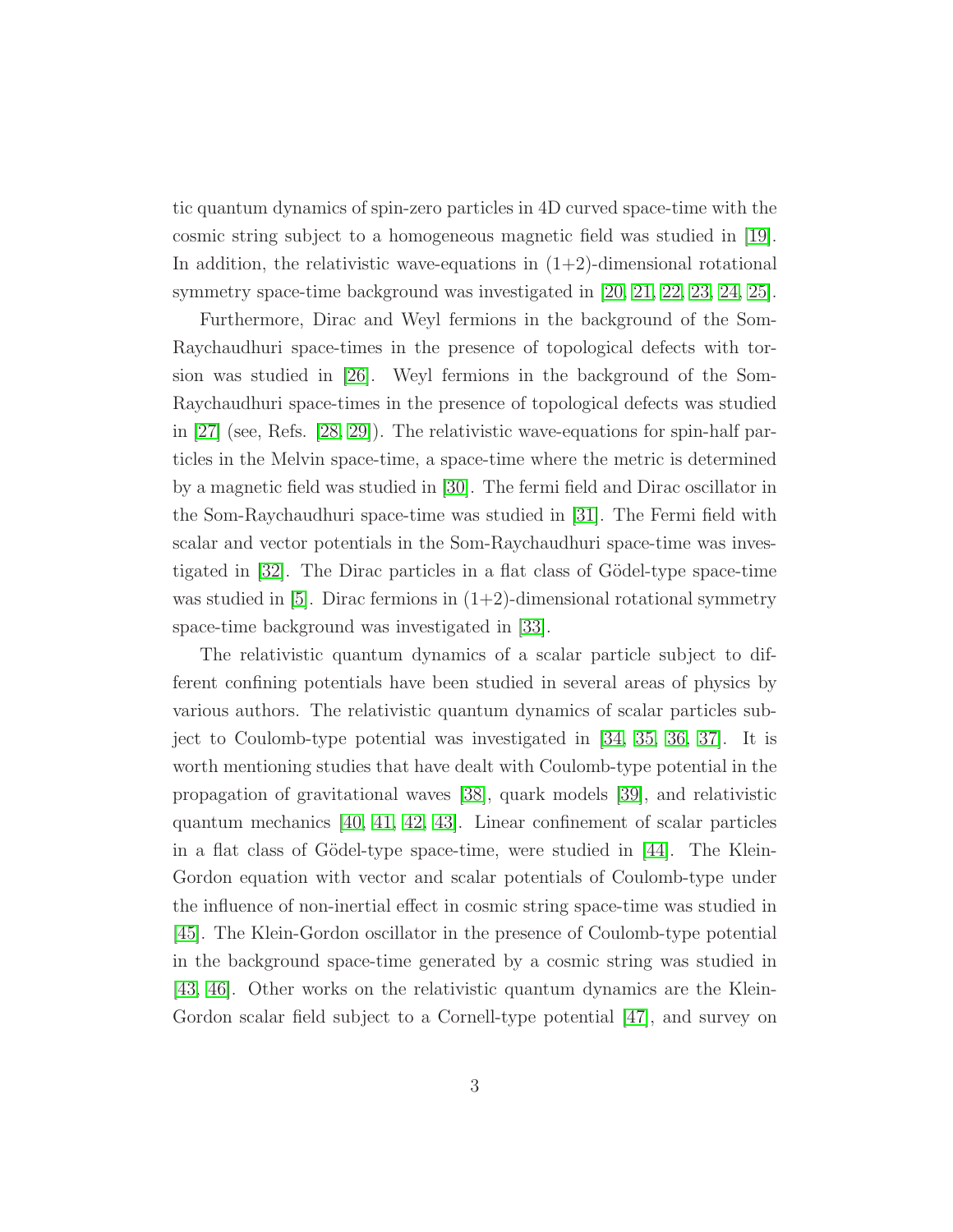the Klein-Gordon equation in a Gödel-type space-time [\[48\]](#page-20-4).

Our aim in this paper is to investigate the quantum effects on bosonic massive charged particle by solving the Klein-Gordon equation subject to a homogeneous magnetic field in the presence of a Cornell-type scalar and Coulomb-type vector potentials in Gödel-type space-time. We see that the presence of magnetic field as well as various potential modifies the energy spectrum.

#### 2 Bosonic charged particle : The KG-Equation

The relativistic quantum dynamics of a charged particle of modifying mass  $m \to m + S$ , where S is the scalar potential is described by the following equation [\[42\]](#page-19-14)

<span id="page-3-1"></span>
$$
\left[\frac{1}{\sqrt{-g}} D_{\mu}(\sqrt{-g} g^{\mu\nu} D_{\nu}) - (m+S)^2 - \xi R\right] \Psi = 0, \qquad (2)
$$

where g is the determinant of metric tensor with  $g^{\mu\nu}$  its inverse,  $D_{\mu}$  =  $\partial_{\mu} - i e A_{\mu}$  is the minimal substitution, e is the electric charge and  $A_{\mu}$  is the electromagnetic four-vector potential, and  $\xi$  is the non-minimal coupling constant with the background curvature.

We choose the electromagnetic four-vector potential  $A_{\mu} = (-V, \vec{A})$  with [\[49\]](#page-20-5)

<span id="page-3-2"></span>
$$
A_y = -x B_0 , \quad \vec{A} = (0, A_y, 0)
$$
 (3)

such that the constant magnetic field is along the axis  $\vec{B} = \vec{\nabla} \times \vec{A} = -B_0 \hat{z}$ .

Consider the following stationary space-time [\[50\]](#page-20-6) (see, [\[5,](#page-17-4) [12,](#page-18-1) [13,](#page-18-2) [44,](#page-20-0) [51\]](#page-20-7)) in the Cartesian coordinates  $(x^0 = t, x^1 = x, x^2 = y, x^3 = z)$  is given by

<span id="page-3-0"></span>
$$
ds^{2} = -(dt + \alpha_{0} x dy)^{2} + \delta_{ij} dx^{i} dx^{j}, \qquad (4)
$$

where  $\alpha_0 > 0$  is a real positive constant. In Ref. [\[5\]](#page-17-4), we have discussed different classes of Gödel-type space-time. For the space-time geometry  $(4)$ , it belongs to a linear or flat class of Gödel-type metrics. The parameter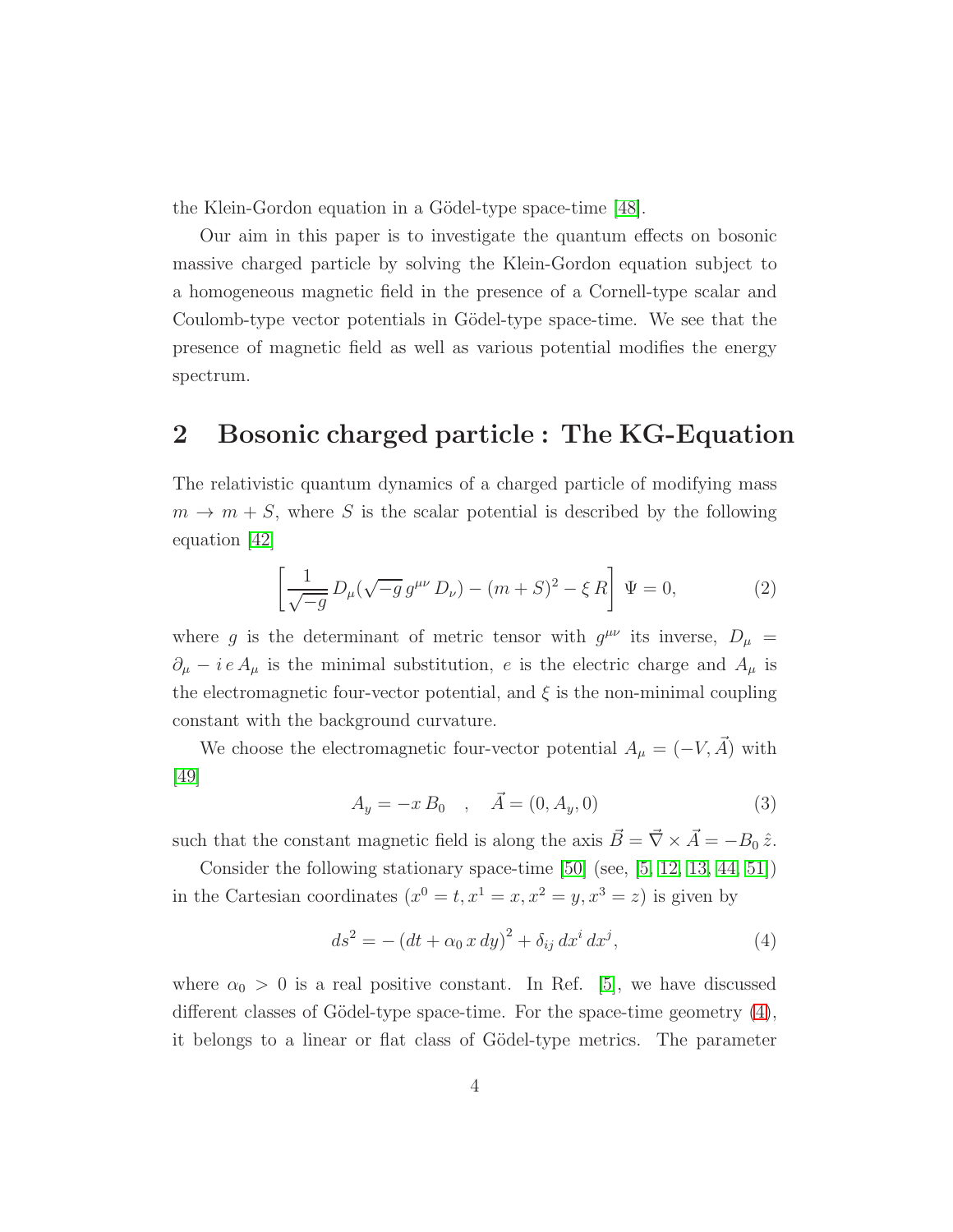$\alpha_0 = 2\Omega$  where,  $\Omega$  characterize the vorticity parameter of the space-time. For  $\Omega \to 0$ , the study space-time reduces to four-dimensional flat Minkowski metric.

The determinant of the corresponding metric tensor  $g_{\mu\nu}$  is

$$
det\ g = -1.\tag{5}
$$

The scalar curvature of the metric is

$$
R = \frac{\alpha_0^2}{2} = 2\,\Omega^2.\tag{6}
$$

For the space-time geometry [\(4\)](#page-3-0), the equation [\(2\)](#page-3-1) becomes

<span id="page-4-1"></span>
$$
\left[ -(\frac{\partial}{\partial t} + i eV)^2 + \left\{ (\frac{\partial}{\partial y} - i eA_y) - 2\Omega x (\frac{\partial}{\partial t} + i eV) \right\}^2 + \frac{\partial^2}{\partial x^2} + \frac{\partial^2}{\partial z^2} - (m+S)^2 - 2\xi \Omega^2 \right] \Psi = 0.
$$
\n(7)

Since the metric is independent of  $t, y, z$ . One can choose the following ansatz for the function Ψ

<span id="page-4-0"></span>
$$
\Psi(t, x, y, z) = e^{i(-Et + ly + kz)} \psi(x),\tag{8}
$$

where E is the total energy of the particle,  $l = 0, \pm 1, \pm 2, ...$  are the eigenvalues of the y-component operator, and  $-\infty < k < \infty$  is the eigenvalues of the z-component operator.

Substituting the ansatz Eq.  $(8)$  into the Eq.  $(7)$ , we obtain the following differential equation for  $\psi(x)$ :

<span id="page-4-2"></span>
$$
\left[\frac{d^2}{dx^2} + (E - eV)^2 - k^2 - \{(l + eB_0x) + 2\Omega x (E - eV)\}^2 - (m + S)^2 - 2\xi \Omega^2\right] \psi(x) = 0.
$$
\n(9)

#### 2.1 Interaction with Cornell-type and Coulomb-type potentials

Here we study a spin-0 massive charged particle by solving the Klein-Gordon equation in the presence of an external fields in a flat class of Gödel-type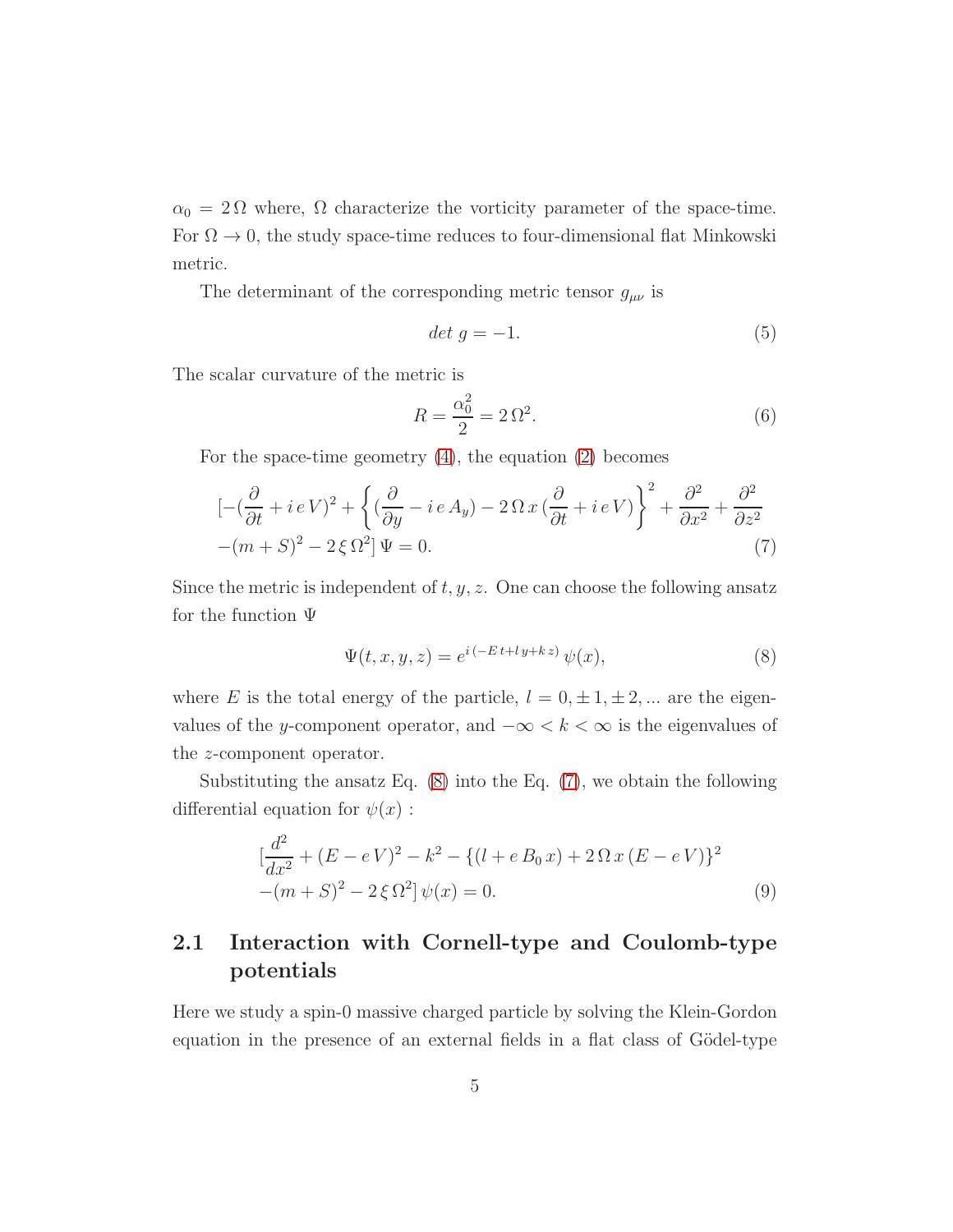space-time subject to a Cornell-type scalar and Coulomb-type vector potentials. We obtain the energy eigenvalues and eigenfunctions and analyze the effects due to various physical parameters.

The Cornell-type potential contains a confining (linear) term besides the Coulomb interaction and has been successfully accounted for the particle physics data [\[52\]](#page-20-8). This type of potential is a particular case of the quarkantiquark interaction, which has one more harmonic-type term [\[53\]](#page-20-9). The Coulomb potential is responsible by the interaction at small distances and the linear potential leads to the confinement. The quark-antiquark interaction potential has been studied in the ground state of three quarks [\[54\]](#page-20-10), and systems of bound heavy quarks [\[55,](#page-20-11) [56,](#page-20-12) [57\]](#page-20-13). This type of interaction has been studied by several authors ([\[11,](#page-18-0) [23,](#page-18-12) [42,](#page-19-14) [58,](#page-20-14) [59,](#page-21-0) [60,](#page-21-1) [61,](#page-21-2) [62,](#page-21-3) [63,](#page-21-4) [64\]](#page-21-5)).

We consider the scalar  $S$  to be Cornell-type [\[42\]](#page-19-14)

<span id="page-5-0"></span>
$$
S = \frac{\eta_c}{x} + \eta_L x,\tag{10}
$$

where  $\eta_c, \eta_L$  are the Coulombic and confining potential constants, respectively.

Another potential that we are interest here is the Coulomb-type potential which we discussed in the introduction. Therefore, the Coulomb-type vector potential is given by

<span id="page-5-1"></span>
$$
V = \frac{\xi_c}{x},\tag{11}
$$

where  $\xi_c$  is the Coulombic potential constants.

Substituting the potentials [\(10\)](#page-5-0) and [\(11\)](#page-5-1) into the Eq. [\(9\)](#page-4-2), we obatin the following equation:

<span id="page-5-2"></span>
$$
\left[\frac{d^2}{dx^2} + \lambda - \omega^2 x^2 - \frac{j^2}{x^2} - \frac{a}{x} - bx\right] \psi(x) = 0,
$$
\n(12)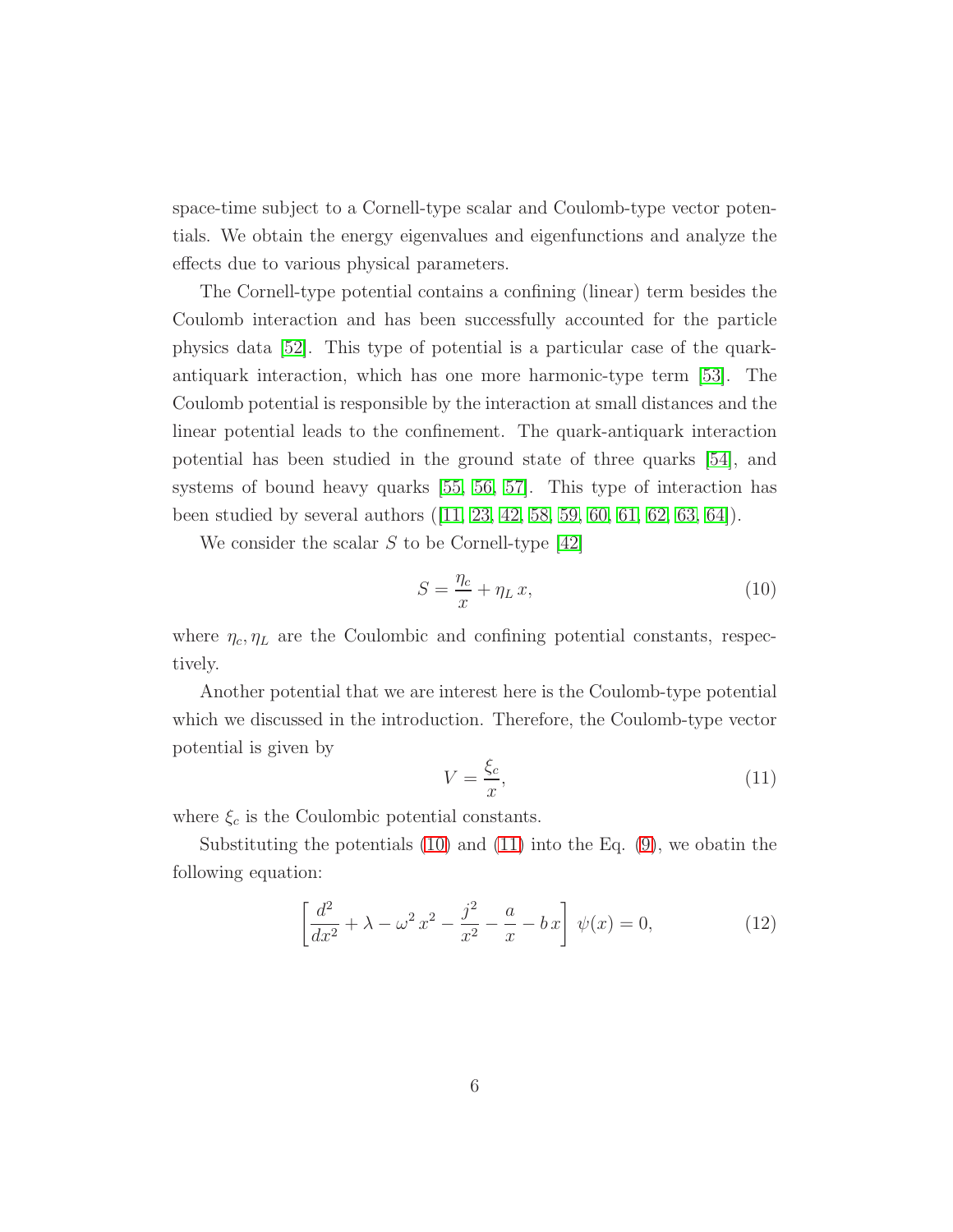where we have defined

$$
\lambda = E^2 - m^2 - k^2 - 2 \eta_c \eta_L - 2 \xi \Omega^2 - (l - 2 e \Omega \xi_c)^2, \n\omega = \sqrt{4 (\Omega E + m \omega_c)^2 + \eta_L^2}, \nj = \sqrt{\eta_c^2 - e^2 \xi_c^2}, \na = 2 (e \xi_c E + m \eta_c), \nb = 2 [m \eta_L + \omega (l - 2 e \Omega \xi_c)], \n\omega_c = \frac{e B_0}{2 m}
$$
\n(13)

is called the cyclotron frequency of the particle moving in the magnetic field. Let us define a new variable  $r = \sqrt{\omega} x$ , Eq. [\(12\)](#page-5-2) becomes

<span id="page-6-0"></span>
$$
\left[\frac{d^2}{dr^2} + \beta - r^2 - \frac{j^2}{r^2} - \frac{\eta}{r} - \theta r\right] \psi(r) = 0,
$$
\n(14)

where

$$
\beta = \frac{\lambda}{\omega} \quad , \quad \eta = \frac{a}{\sqrt{\omega}} \quad , \quad \theta = \frac{b}{\omega^{\frac{3}{2}}}.
$$
 (15)

We now use the appropriate boundary conditions to investigate the bound states solution in this problem. It is known in relativistic quantum mechanics that the radial wave-functions must be regular both at  $r \to 0$  and  $r \to \infty$ . Then we proceed with the analysis of the asymptotic behavior of the radial eigenfunctions at origin and in the infinite. These conditions are necessary since the wave-functions must be well-behaved in these limit, and thus, the bound states of energy eigenvalues for this system can be obtained. Suppose the possible solution to the Eq. [\(14\)](#page-6-0) is

<span id="page-6-1"></span>
$$
\psi(r) = r^j \, e^{-\frac{1}{2} (\theta + r) \, r} \, H(r). \tag{16}
$$

Substituting the solution Eq.  $(16)$  into the Eq.  $(14)$ , we obtain

<span id="page-6-2"></span>
$$
\frac{d^2H}{dr^2} + \left[\frac{\gamma}{r} - \theta - 2r\right]\frac{dH}{dr} + \left[-\frac{\chi}{r} + \Theta\right]H(r) = 0,\tag{17}
$$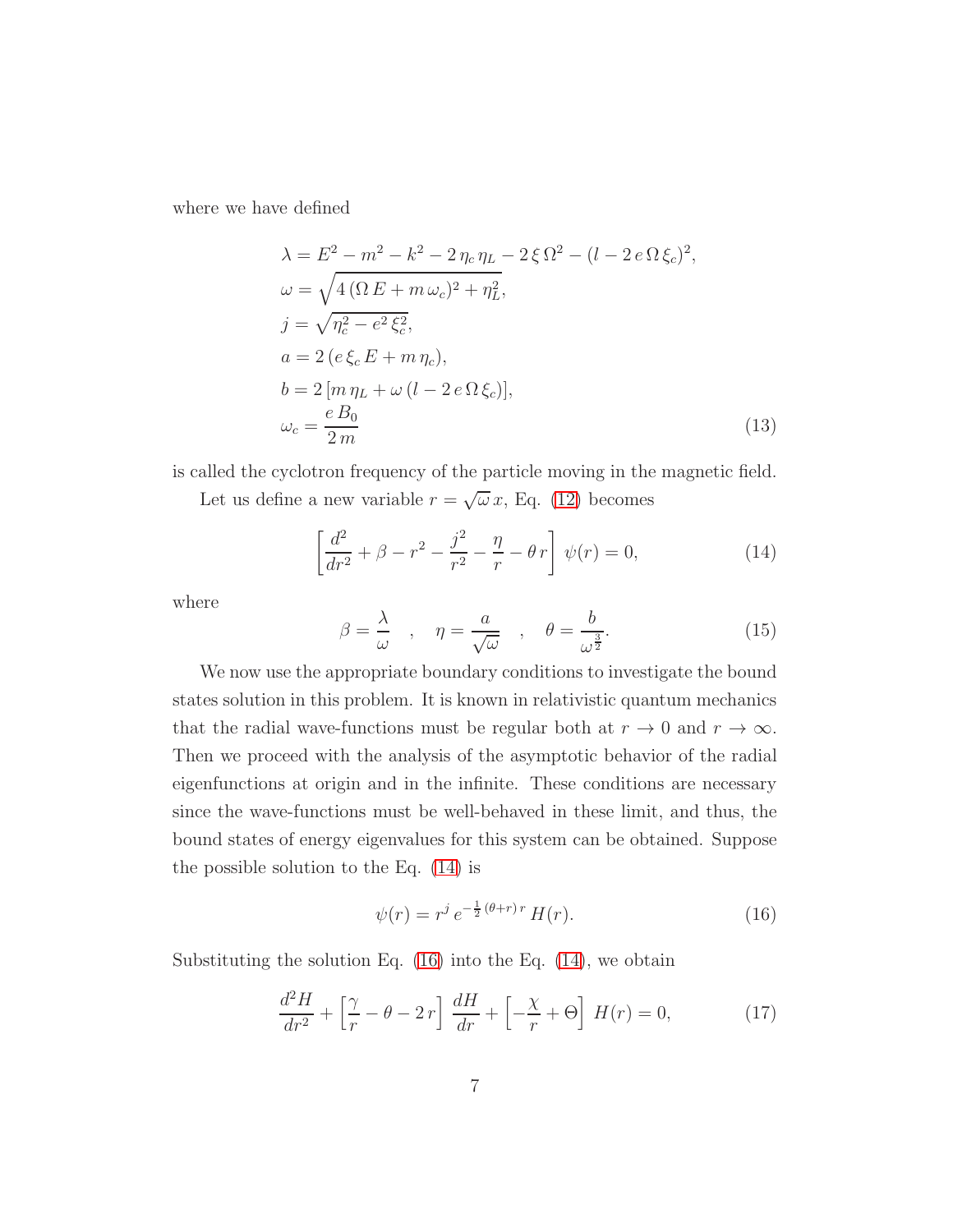where

$$
\gamma = 1 + 2 j,\n\Theta = \beta + \frac{\theta^2}{4} - 2 (1 + j),\n\chi = \eta + \frac{\theta}{2} (1 + 2 j).
$$
\n(18)

Equation [\(17\)](#page-6-2) is the biconfluent Heun's differential equation [\[42,](#page-19-14) [43,](#page-19-15) [46,](#page-20-2) [59,](#page-21-0) [60,](#page-21-1) [61,](#page-21-2) [62,](#page-21-3) [63,](#page-21-4) [65,](#page-21-6) 66 with  $H(r)$  is the Heun polynomials function.

Writing the function  $H(r)$  as a power series expansion around the origin [\[49\]](#page-20-5):

<span id="page-7-0"></span>
$$
H(r) = \sum_{i=0}^{\infty} c_i r^i.
$$
\n(19)

Substituting the series solution into the Eq. [\(17\)](#page-6-2), we obtain the following recurrence relation:

$$
c_{n+2} = \frac{1}{(n+2)(n+1+\gamma)} \left[ \{ \chi + \theta (n+1) \} c_{n+1} - (\Theta - 2n) c_n \right]. \tag{20}
$$

Few coefficients of the series solution are

<span id="page-7-1"></span>
$$
c_1 = \left(\frac{\eta}{\gamma} + \frac{\theta}{2}\right) c_0,
$$
  
\n
$$
c_2 = \frac{1}{2(1+\gamma)} \left[ (\chi + \theta) c_1 - \Theta c_0 \right].
$$
\n(21)

As the function  $H(r)$  has a power series expansion around the origin in Eq. [\(19\)](#page-7-0), then, the relativistic bound states solution can be achieved by imposing that the power series expansion becomes a polynomial of degree  $n$  and we obtain a finite degree polynomial for the biconfluent Heun series. Furthermore, the wave-function  $\psi$  must vanish at  $r \to \infty$  for this finite degree polynomial of power series otherwise the function diverge for large values of r. Therefore, we must truncate the power series expansion  $H(r)$  a polynomial of degree n by imposing the following two conditions  $[11, 14, 42, 43, 44, 46,$  $[11, 14, 42, 43, 44, 46,$  $[11, 14, 42, 43, 44, 46,$  $[11, 14, 42, 43, 44, 46,$  $[11, 14, 42, 43, 44, 46,$  $[11, 14, 42, 43, 44, 46,$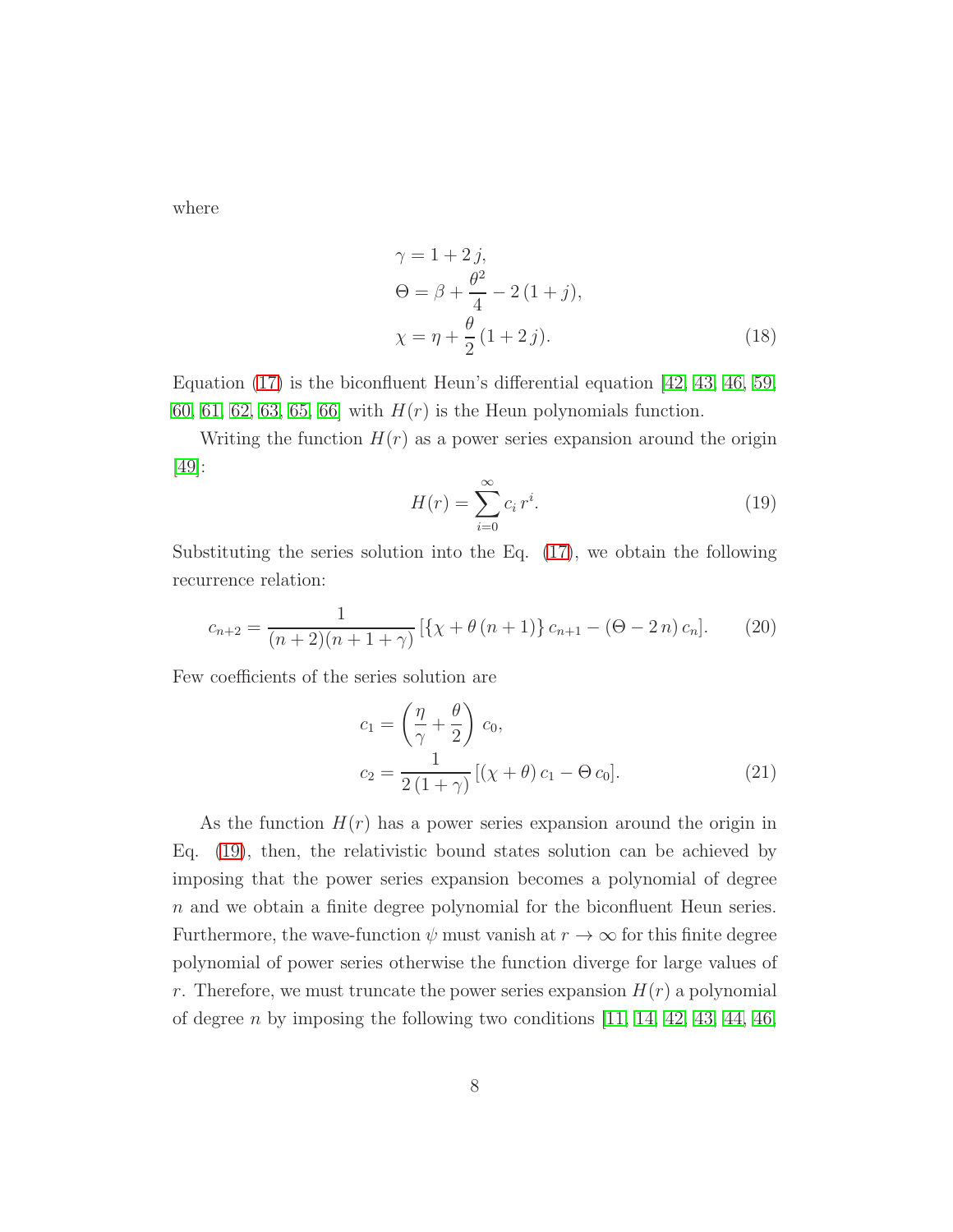[59,](#page-21-0) [60,](#page-21-1) [61,](#page-21-2) [62,](#page-21-3) [63,](#page-21-4) [67,](#page-21-8) [68\]](#page-21-9):

$$
\Theta = 2 n, \quad (n = 1, 2, ...)
$$
  

$$
c_{n+1} = 0.
$$
 (22)

By analyzing the condition  $\Theta = 2n$ , we have the second degree eigenvalues equation

<span id="page-8-0"></span>
$$
E_{n,l}^{2} = m^{2} + k^{2} + 2 \eta_{c} \eta_{L} + 2 \xi \Omega^{2} + 2 \omega (n + 1 + \sqrt{\eta_{c}^{2} - e^{2} \xi_{c}^{2}})
$$

$$
-\frac{m^{2} \eta_{L}^{2}}{\omega^{2}} - \frac{2 m \eta_{L} (l - 2 e \xi_{c} \Omega)}{\omega}.
$$
(23)

The corresponding eigenfunctions is given by

<span id="page-8-2"></span>
$$
\psi_{n,l}(r) = r^{\sqrt{\eta_c^2 - e^2 \xi_c^2}} e^{-\frac{1}{2}(r+\theta)r} H(r). \tag{24}
$$

Note that Eq. [\(23\)](#page-8-0) does not represent the general expression of the eigenvalue problem. One can obtain the individual energy eigenvalues one by one, that is,  $E_1, E_2, E_3,$ ... by imposing the additional recurrence condition  $c_{n+1} = 0$  on the eigenvalues. The solution with Heun's equation makes it possible to obtain the individual eigenvalues one by one as done in [\[11,](#page-18-0) [14,](#page-18-3) [42,](#page-19-14) [43,](#page-19-15) [44,](#page-20-0) [46,](#page-20-2) [59,](#page-21-0) [60,](#page-21-1) [61,](#page-21-2) [62,](#page-21-3) [63,](#page-21-4) [67,](#page-21-8) [68\]](#page-21-9). In order to analyze the above conditions, we must assign values to n. In this case, consider  $n = 1$ , that means we want to construct a first degree polynomial to  $H(r)$ . With  $n = 1$ , we have  $\Theta = 2$  and  $c_2 = 0$  which implies from Eq. [\(21\)](#page-7-1)

<span id="page-8-1"></span>
$$
(\chi + \theta) c_1 = 2 c_0 \Rightarrow \frac{\eta}{\gamma} + \frac{\theta}{2} = \frac{2}{\chi + \theta},
$$
  

$$
(\frac{a_{1,l}}{1+2j} + \frac{b_{1,l}}{2 \omega_{1,l}}) (a_{1,l} + \frac{b_{1,l}}{\omega_{1,l}} (j + \frac{3}{2})) = 2 \omega_{1,l}
$$
  

$$
\omega_{1,l}^3 - \frac{a^2}{2(1+2j)} \omega_{1,l}^2 - a b (\frac{1+j}{1+2j}) \omega_{1,l} - \frac{b^2}{8} (3+2j) = 0, \quad (25)
$$

a constraint on the physical parameter  $\omega_{1,l}$ . The relation given in Eq. [\(25\)](#page-8-1) gives the possible values of the parameter  $\omega_{1,l}$  that permit us to construct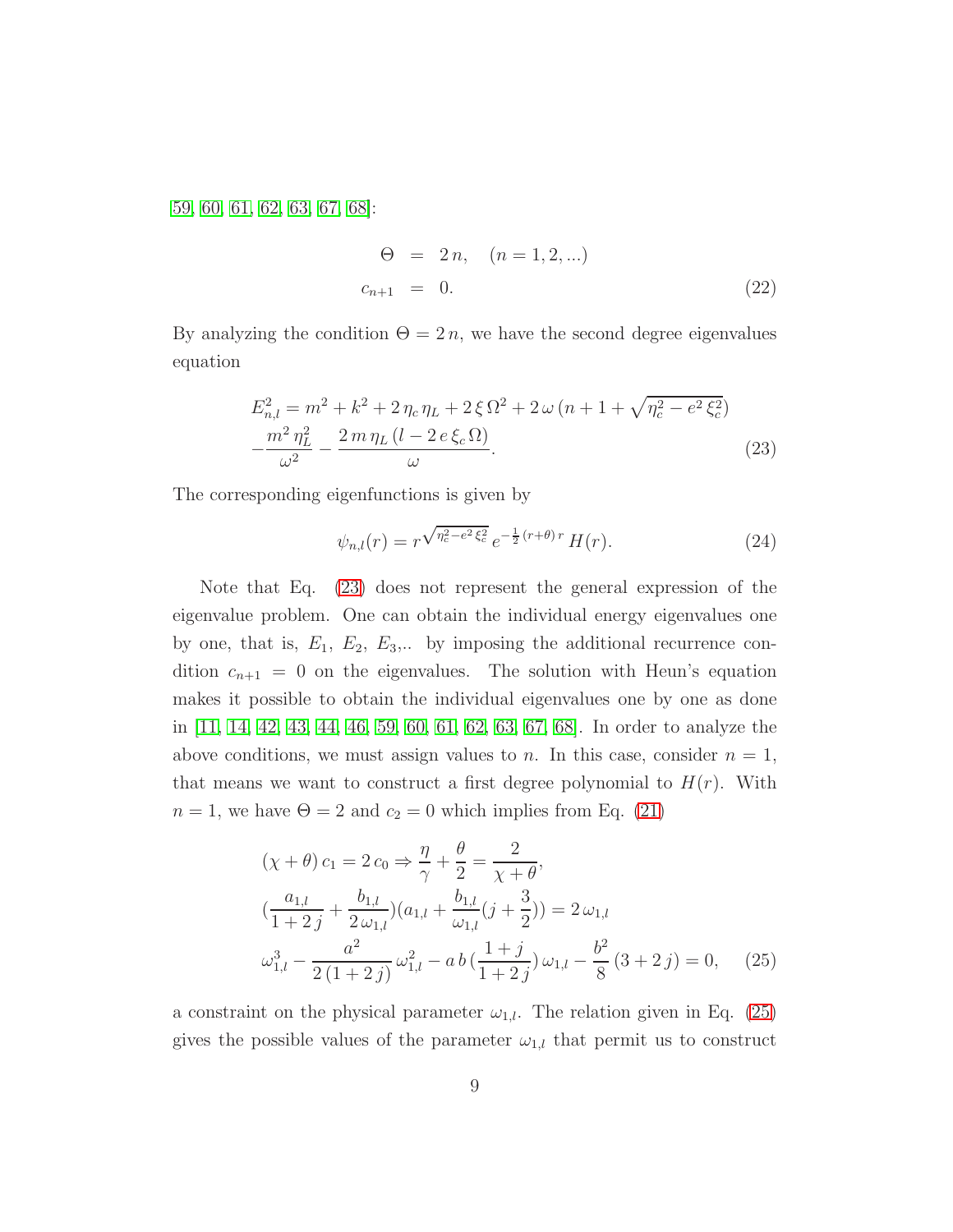first degree polynomial to  $H(r)$  for  $n = 1$  [\[42,](#page-19-14) [43,](#page-19-15) [46,](#page-20-2) [59\]](#page-21-0). Note that its values changes for each quantum number n and l, so we have labeled  $\omega \to \omega_{n,l}$ . In this way, we obtain the following energy eigenvalue  $E_{1,l}$ :

<span id="page-9-0"></span>
$$
E_{1,l} = \pm \{m^2 + k^2 + 2\eta_c \eta_L + 2\xi \Omega^2 + 2(2 + \sqrt{\eta_c^2 - e^2 \xi_c^2}) \omega_{1,l} - \frac{m^2 \eta_L^2}{\omega_{1,l}^2} - \frac{2m \eta_L (l - 2e \xi_c \Omega)}{\omega_{1,l}} \}^{\frac{1}{2}}.
$$
 (26)

Then, by substituting the real solution  $\omega_{1,l}$  from Eq. [\(25\)](#page-8-1) into the Eq. [\(26\)](#page-9-0) it is possible to obtain the allowed values of the relativistic energy levels for the radial mode  $n = 1$  of a position-dependent mass system. We can see that the lowest energy state is defined by the real solution of the algebraic equation Eq. [\(25\)](#page-8-1) plus the expression given in Eq. [\(26\)](#page-9-0) for the radial mode  $n = 1$ , instead of  $n = 0$ . This effect arises due to the presence of Cornell-type potential in the system. Note that, it is necessary physically that the lowest energy state is  $n = 1$  and not  $n = 0$ , otherwise the opposite would imply that  $c_1 = 0$  which is not possible.

The corresponding radial wave-function for  $n = 1$  is given by

<span id="page-9-1"></span>
$$
\psi_{1,l}(r) = r^{\sqrt{\eta_c^2 - e^2 \xi_c^2}} e^{-\frac{1}{2}(r + \frac{b}{\omega_{1,l}^2})r} (c_0 + c_1 r), \qquad (27)
$$

where

<span id="page-9-2"></span>
$$
c_1 = \frac{1}{\sqrt{\omega_{1,l}}} \left[ \frac{a}{1 + 2\sqrt{\eta_c^2 - e^2 \xi_c^2}} + \frac{b}{2 \omega_{1,l}} \right] c_0.
$$
 (28)

#### 2.2 Interaction without potential

Here we study a spin-0 massive charged particle by solving the Klein-Gordon equation in the presence of an external fields in a Gödel-type space-time without potential and obtain the relativistic energy eigenvalue.

We choose here zero scalar and vector potentials,  $S = 0 = V$ . In that case, Eq [\(9\)](#page-4-2) becomes

$$
\left[\frac{d^2}{dx^2} + E^2 - m^2 - k^2 - l^2 - 2\xi\Omega^2 - \omega^2 x^2 - 2\omega l x\right]\psi(x) = 0,\qquad(29)
$$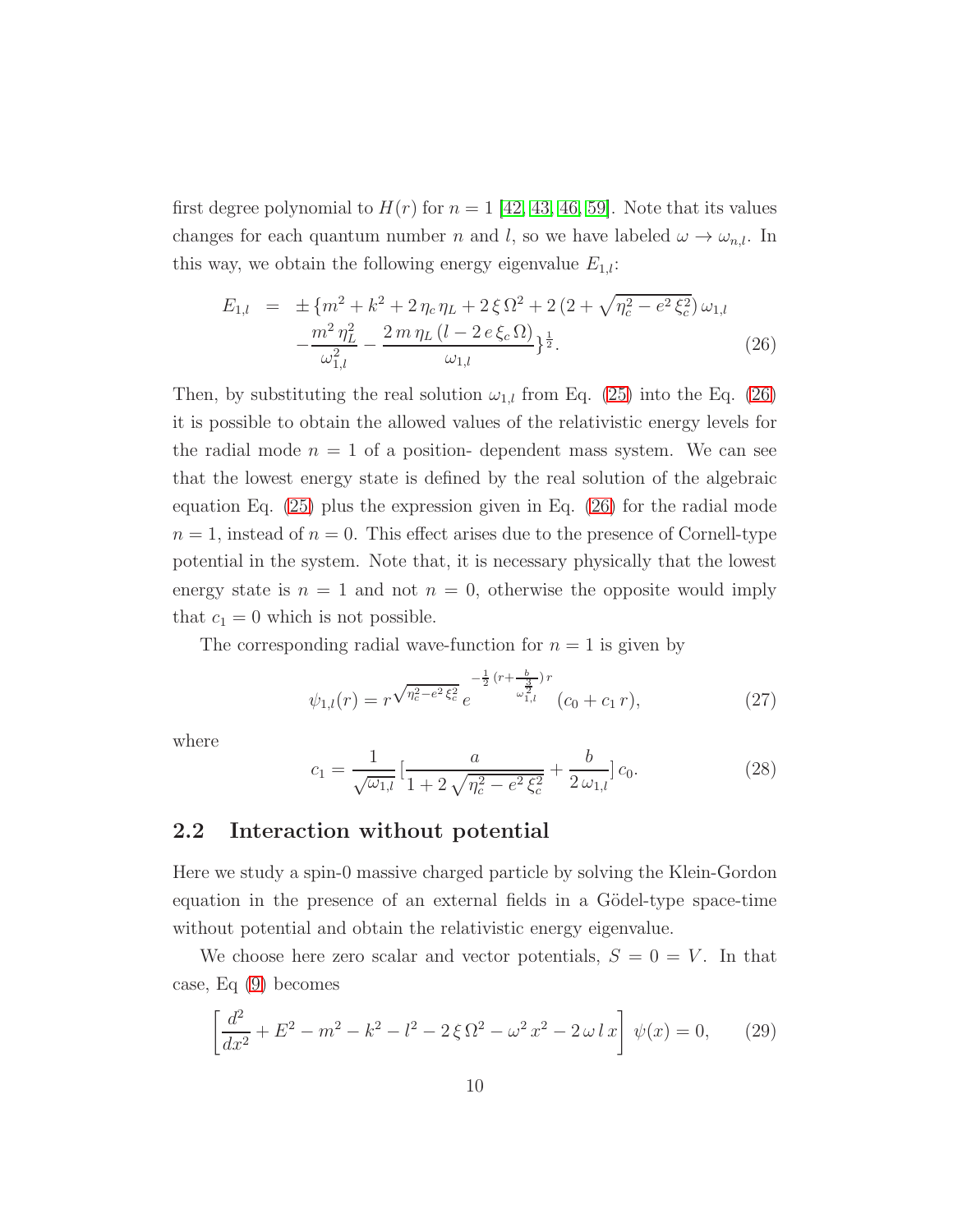The above equation can be expressed as

<span id="page-10-0"></span>
$$
\left[\frac{d^2}{dx^2} + E^2 - m^2 - k^2 - 2\xi\Omega^2 - \omega^2(x + \frac{l}{\omega})^2\right]\psi(x) = 0,
$$
 (30)

Let us define a new variable  $r = (x + \frac{l}{a})$  $\frac{l}{\omega}$ ), Eq. [\(30\)](#page-10-0) becomes

<span id="page-10-1"></span>
$$
\psi''(r) + (\delta - \omega^2 r^2) \psi(r) = 0,
$$
\n(31)

where

$$
\delta = E^2 - m^2 - k^2 - 2\xi \Omega^2.
$$
 (32)

Again introducing a new variable  $\rho = \sqrt{\omega} r$  into the Eq. [\(31\)](#page-10-1), we obtain

$$
\psi''(\rho) + \left(\frac{\delta}{\omega} - \rho^2\right)\psi(\rho) = 0\tag{33}
$$

which is similar a harmonic-type oscillator equation. Therefore, the energy eigenvalues equation is

$$
\frac{\delta}{\omega} = 2n + 1 \Rightarrow \delta = (2n + 1)\,\omega
$$
\n
$$
\Rightarrow \qquad E_n^2 - 2\,\Omega\,(2\,n + 1)\,E_n - m^2 - k^2 - 2\,\xi\,\Omega^2 - 2\,m\,\omega_c\,(2\,n + 1) = 0.\,(34)
$$

The energy eigenvalues associated with  $n^{th}$  modes is

<span id="page-10-2"></span>
$$
E_n = (2n+1)\Omega + \sqrt{(2n+1)^2 \Omega^2 + m^2 + k^2 + 2\zeta \Omega^2 + 2m\omega_c(2n+1)}
$$
  
=  $(2n+1)\Omega + \sqrt{(2n+1)^2 \Omega^2 + m^2 + k^2 + 2\zeta \Omega^2 + |e B_0| (2n+1)}$ 

where  $n = 0, 1, 2, ...$  We can see that the energy eigenvalues [\(35\)](#page-10-2) depend on the parameter  $\Omega$  characterizing the vorticity parameter of the space-time geometry, and the external magnetic field  $B_0$  as well the non-minimal coupling constant  $\xi$  with the background curvature.

In absence of external magnetic fields,  $B_0 \rightarrow 0$ , and without non-minimal coupling constant,  $\xi \rightarrow 0$ , the eigenvalue [\(35\)](#page-10-2) becomes

<span id="page-10-3"></span>
$$
E_n = (2 n + 1) \Omega + \sqrt{(2 n + 1)^2 \Omega^2 + m^2 + k^2}.
$$
 (36)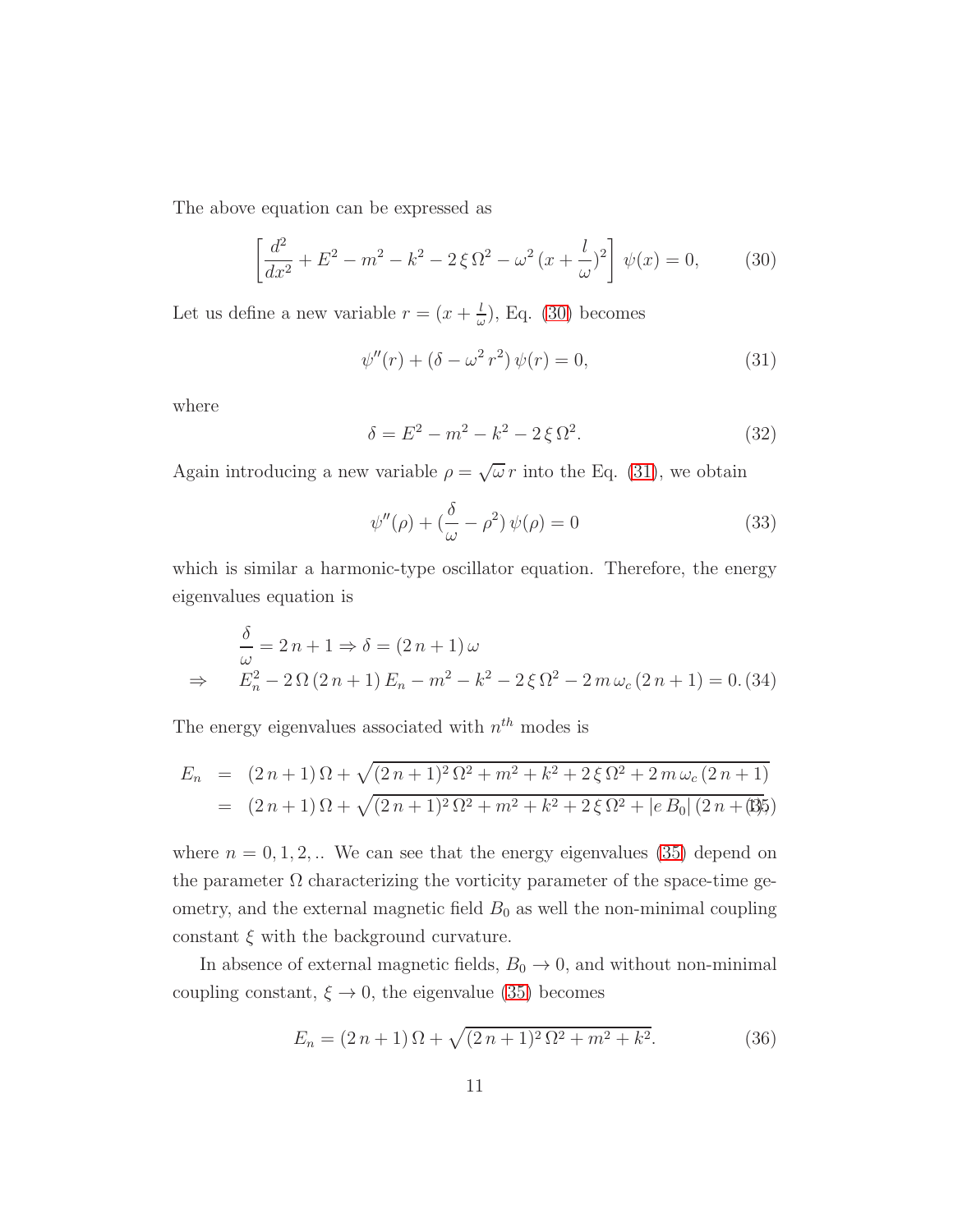Equation [\(36\)](#page-10-3) is the energy eigenvalues of spin-0 particle in the background of a flat class of Gödel-type space-time and consistent with the result in  $[12]$ . Thus we can see that the energy eigenvalues [\(35\)](#page-10-2) in comparison to the result in [\[12\]](#page-18-1) get modify due to the presence of external fields and the non-minimal coupling constant with the background curvature.

Therefore, the individual energy levels for  $n = 0, 1$  using [\(35\)](#page-10-2) are follows:

$$
n = 0 : E_0 = \Omega + \sqrt{\Omega^2 + 2\xi\Omega^2 + 2m\omega_c + m^2 + k^2},
$$
  
\n
$$
n = 1 : E_1 = 3\Omega + \sqrt{9\Omega^2 + 2\xi\Omega^2 + 6m\omega_c + m^2 + k^2}.
$$
 (37)

A special case corresponds to  $m = 0 = k$ , the energy eigenvalues [\(35\)](#page-10-2) reduces to

$$
E_n = (2n+1)\Omega + \sqrt{(2n+1)^2 \Omega^2 + 2\xi \Omega^2 + |e B_0| (2n+1)}.
$$
 (38)

The individual energy levels for  $n = 0, 1$  in that case are follows:

$$
n = 0 : E_0 = \Omega + \sqrt{\Omega^2 + 2\xi \Omega^2 + |e B_0|},
$$
  
\n
$$
n = 1 : E_1 = 3\Omega + \sqrt{9\Omega^2 + 2\xi \Omega^2 + 3|e B_0|}.
$$
 (39)

And others are in the same way. We can see that the presence of external magnetic field  $B_0$  as well as the non-minimal coupling constant  $\xi$  causes asymmetry in the energy levels and hence, the energy levels are not equally spaced.

The eigenfunctions is given by

$$
\psi_n(\rho) = |N| H_n(\rho) e^{-\frac{\rho^2}{2}}, \tag{40}
$$

where  $|N| = \sqrt{\frac{1}{2^n n! \sqrt{\pi}}}$  is the normalization constant and  $H_n(\rho)$  are the Hermite polynomials and define as

$$
H_n(\rho) = (-1)^n e^{\rho^2} \frac{d^n}{d\rho^n} (e^{-\rho^2}), \quad \int_{-\infty}^{\infty} e^{-\rho^2} H_n(\rho) H_m(\rho) d\rho = \sqrt{\pi} 2^n n! \delta_{nm}.
$$
\n(41)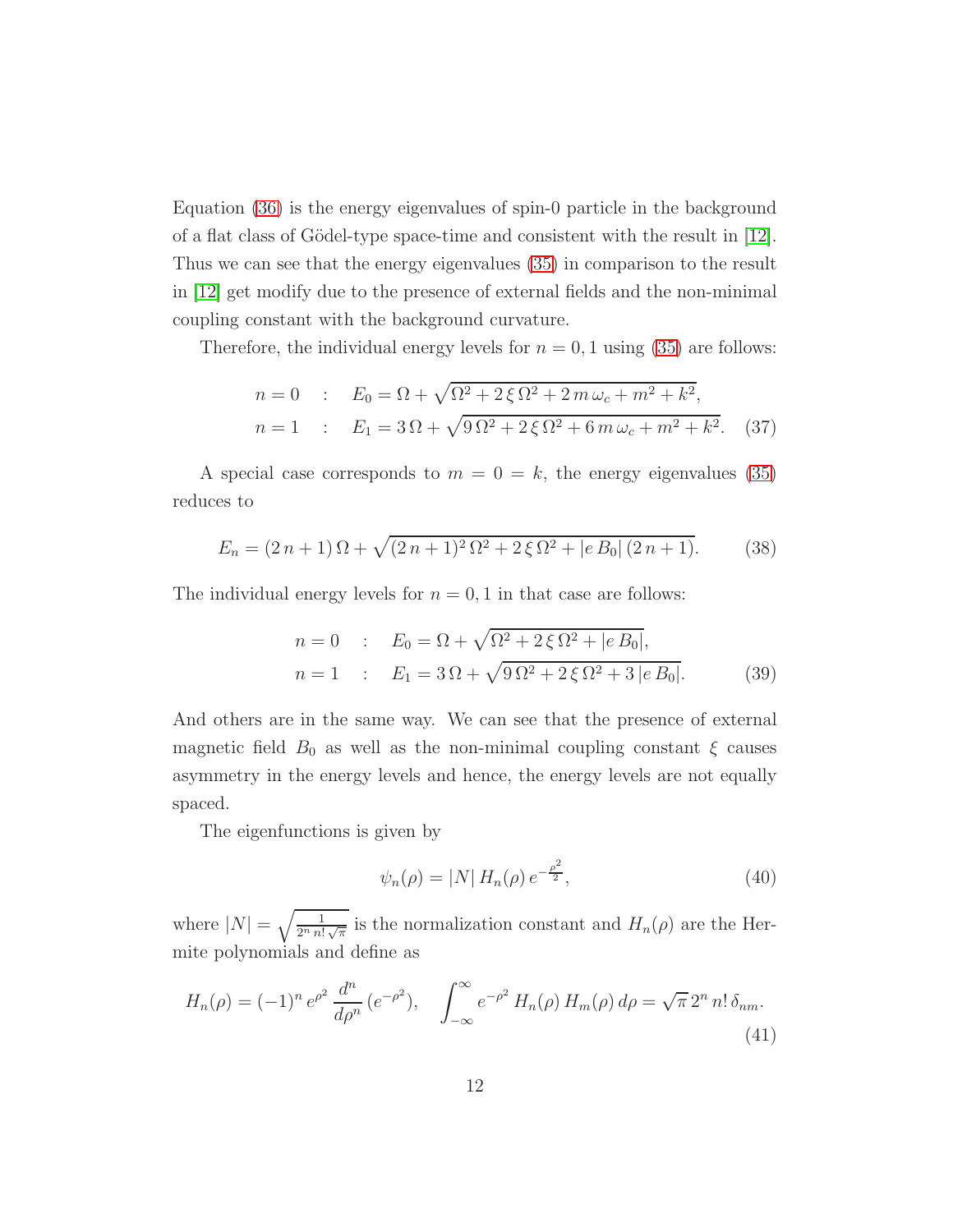#### 3 The Klein-Gordon Oscillator

Here we study a spin-0 massive charged particle by solving the Klein-Gordon equation of the Klein-Gordon oscillator in the presence of an external fields in a Gödel-type space-time subject to a Cornell-type scalar and Coulomb-type vector potentials. We analyze the effects on the relativistic energy eigenvalue and corresponding eigenfunctions due to various physical parameters.

To couple Klein-Gordon field with oscillator [\[69,](#page-21-10) [70\]](#page-21-11), the generalization of Mirza et al. prescription [\[71\]](#page-21-12), in which the following change in the momentum operator is taken:

$$
p_{\mu} \to p_{\mu} + i \, m \, \omega_0 \, X_{\mu}, \tag{42}
$$

where m is the particle mass at rest,  $\omega_0$  is the frequency of the oscillator and  $X_{\mu} = (0, x, 0, 0)$ , with x being the distance of the particle. In this way, the Klein-Gordon oscillator equation becomes

$$
\frac{1}{\sqrt{-g}} \left( D_{\mu} + m \,\omega_0 \, X_{\mu} \right) \sqrt{-g} \, g^{\mu \nu} \left( D_{\nu} - m \,\omega_0 \, X_{\nu} \right) \Psi = (m + S)^2 \, \Psi. \tag{43}
$$

Using the space-time [\(2\)](#page-3-1), we obtain the following equation

<span id="page-12-0"></span>
$$
\left[ -(\frac{\partial}{\partial t} + i eV)^2 + \{ (\frac{\partial}{\partial y} - i eA_y) - \alpha x (\frac{\partial}{\partial t} + i eV) \}^2 + \frac{\partial}{\partial z^2} + (\frac{\partial}{\partial x} + m \omega_0 x) (\frac{\partial}{\partial x} - m \omega_0 x) - (m+S)^2 \right] \Psi = 0.
$$
 (44)

Using the ansatz  $(8)$  into the above Eq.  $(44)$ , we arrive at the following equation

<span id="page-12-1"></span>
$$
\frac{d^2\psi}{dx^2} + [(E - eV)^2 - \{\alpha_0 x (E - eV) + (l - eA_y)\}^2 - k^2 - m\omega_0
$$
  

$$
-m^2\omega_0^2 x^2 - (m + S)^2]\psi = 0.
$$
\n(45)

Substituting the potentials Eq.  $(3)$ ,  $(10)$  and  $(11)$  into the equation  $(45)$ , we obtain the following equation:

<span id="page-12-2"></span>
$$
\psi''(x) + [\tilde{\lambda} - \tilde{\omega}^2 x^2 - \frac{j^2}{x^2} - \frac{a}{x} - \tilde{b}x] \psi(x) = 0,
$$
\n(46)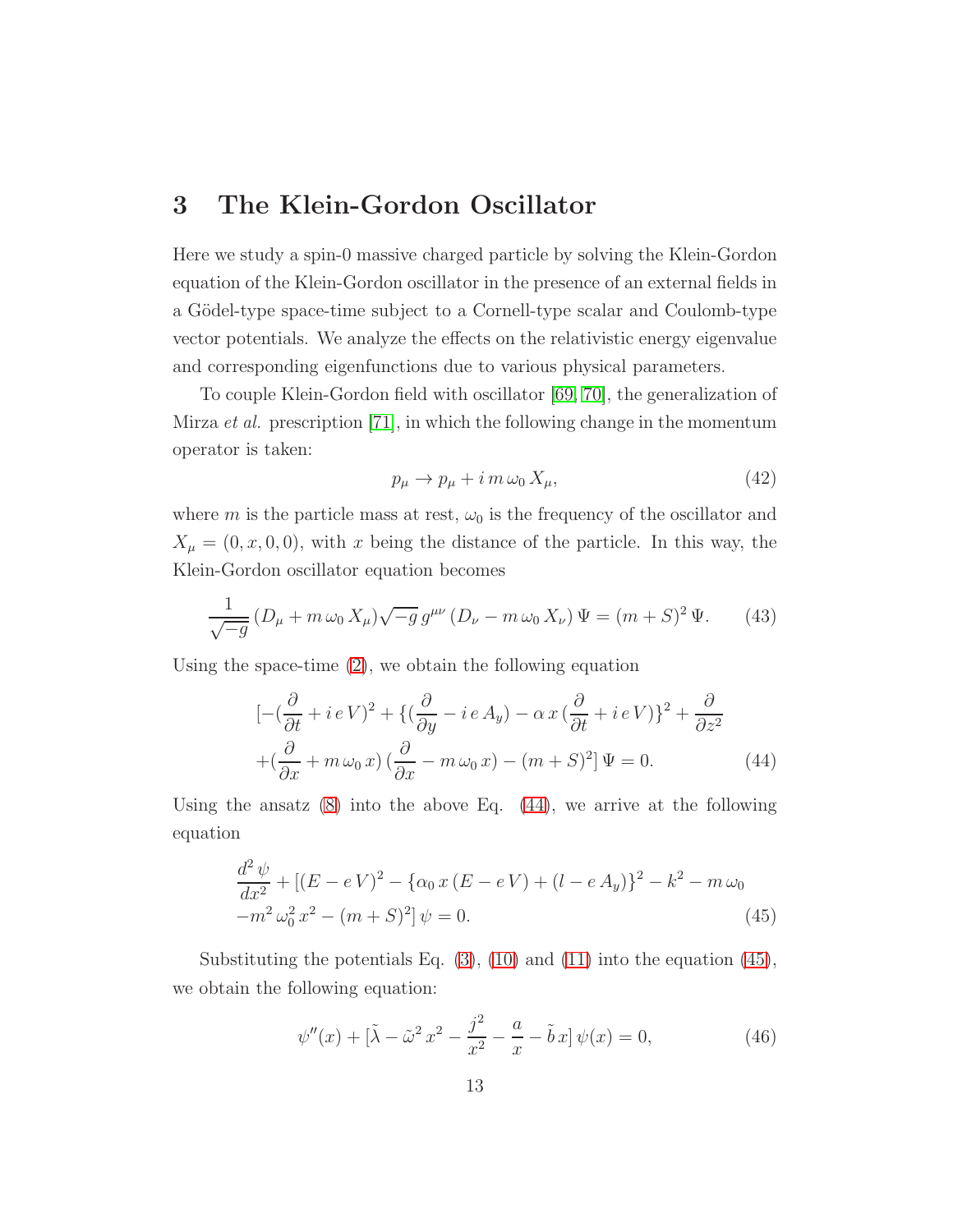where we have defined

$$
\tilde{\lambda} = E^2 - m^2 - k^2 - 2 \eta_c \eta_L - 2 \xi \Omega^2 - (l - 2 e \Omega \xi_c)^2 - m \omega_0,
$$
  
\n
$$
\tilde{\omega} = \sqrt{4 (\Omega E + m \omega_c)^2 + m^2 \omega_0^2 + \eta_L^2},
$$
  
\n
$$
j = \sqrt{\eta_c^2 - e^2 \xi_c^2},
$$
  
\n
$$
a = 2 (e \xi_c E + m \eta_c),
$$
  
\n
$$
\tilde{b} = 2 [m \eta_L + \tilde{\omega} (l - 2 e \Omega \xi_c)].
$$
\n(47)

Let us define a new variable  $r = \sqrt{\tilde{\omega}} x$ , Eq. [\(46\)](#page-12-2) becomes

<span id="page-13-0"></span>
$$
\left[\frac{d^2}{dr^2} + \tilde{\beta} - r^2 - \frac{j^2}{r^2} - \frac{\tilde{\eta}}{r} - \tilde{\theta}r\right] \psi(r) = 0,
$$
\n(48)

where

$$
\tilde{\beta} = \frac{\lambda}{\tilde{\omega}}, \quad \tilde{\eta} = \frac{a}{\sqrt{\tilde{\omega}}}, \quad \tilde{\theta} = \frac{\tilde{b}}{\tilde{\omega}^{\frac{3}{2}}}.
$$
\n(49)

Suppose the possible solution to the Eq. [\(48\)](#page-13-0) is

<span id="page-13-1"></span>
$$
\psi(r) = r^j \, e^{-\frac{1}{2}(\tilde{\theta} + r) \, r} \, H(r). \tag{50}
$$

Substituting the solution Eq.  $(50)$  into the Eq.  $(48)$ , we obtain

<span id="page-13-2"></span>
$$
H''(r) + \left[\frac{\gamma}{r} - \tilde{\theta} - 2r\right]H'(r) + \left[-\frac{\tilde{\chi}}{r} + \tilde{\Theta}\right]H(r) = 0,\tag{51}
$$

where  $\gamma$  is given earlier and

$$
\tilde{\Theta} = \tilde{\beta} + \frac{\tilde{\theta}^2}{4} - 2(1+j),
$$
  

$$
\tilde{\chi} = \tilde{\eta} + \frac{\tilde{\theta}}{2}(1+2j)
$$
 (52)

Equation [\(51\)](#page-13-2) is the biconfluent Heun's differential equation [\[42,](#page-19-14) [43,](#page-19-15) [46,](#page-20-2) [59,](#page-21-0) [60,](#page-21-1) [61,](#page-21-2) [62,](#page-21-3) [63,](#page-21-4) [65,](#page-21-6) [66\]](#page-21-7).

Substituting the series solution Eq. [\(19\)](#page-7-0) into the Eq. [\(51\)](#page-13-2), we obtain the following recurrence relation:

$$
c_{n+2} = \frac{1}{(n+2)(n+1+\gamma)} \left[ \{ \tilde{\chi} + \tilde{\theta} \left( n+1 \right) \} c_{n+1} - (\tilde{\Theta} - 2n) c_n \right]. \tag{53}
$$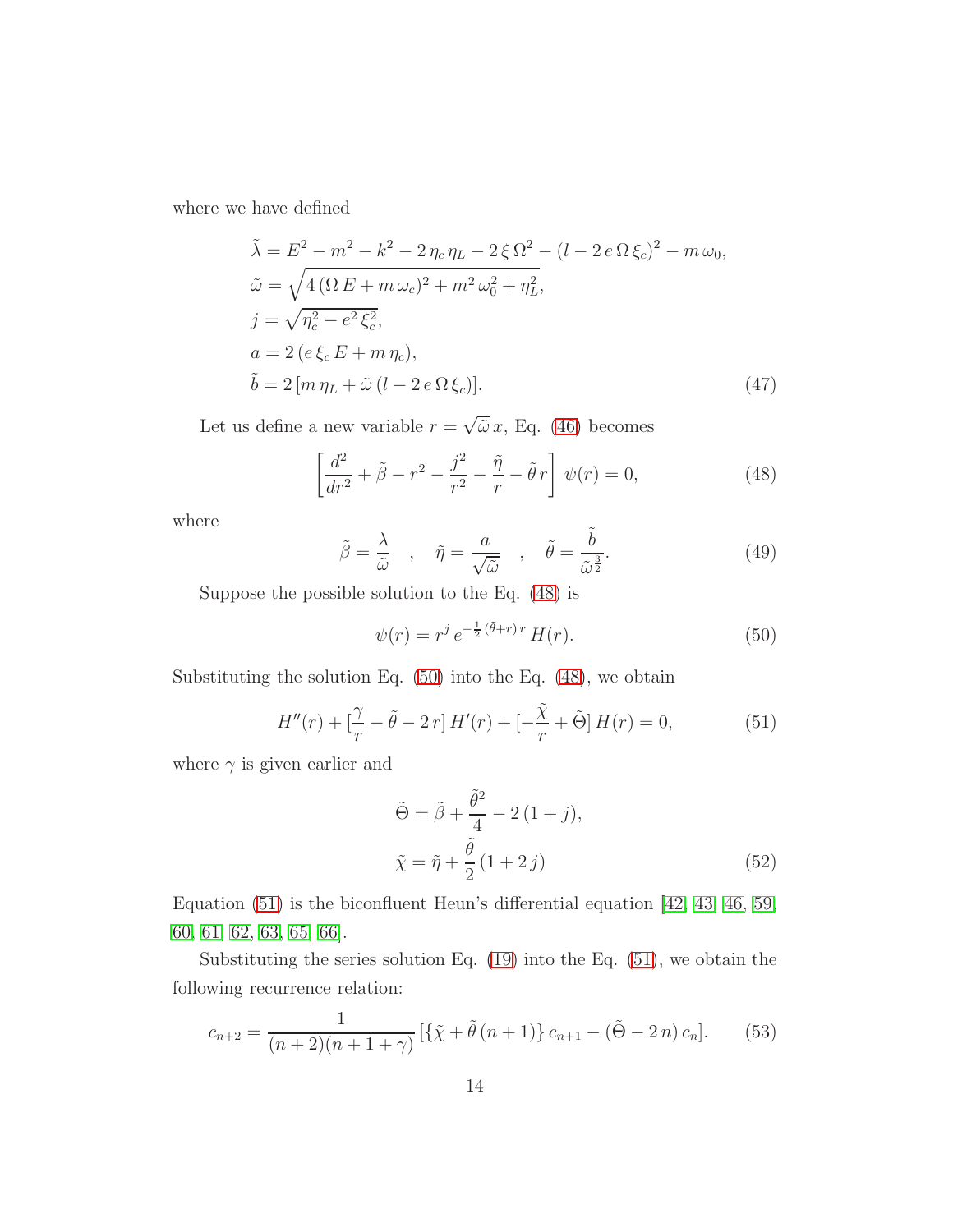Few coefficients of the series solution are

<span id="page-14-0"></span>
$$
c_1 = \left(\frac{\tilde{\eta}}{\gamma} + \frac{\tilde{\theta}}{2}\right) c_0,
$$
  
\n
$$
c_2 = \frac{1}{2(1+\gamma)} \left[ (\tilde{\chi} + \tilde{\theta}) c_1 - \tilde{\Theta} c_0 \right].
$$
\n(54)

The power series expansion becomes a polynomial of degree  $n$  by imposing following two conditions [\[11,](#page-18-0) [14,](#page-18-3) [42,](#page-19-14) [43,](#page-19-15) [44,](#page-20-0) [46,](#page-20-2) [59,](#page-21-0) [60,](#page-21-1) [61,](#page-21-2) [62,](#page-21-3) [63,](#page-21-4) [67,](#page-21-8) [68\]](#page-21-9):

$$
\tilde{\Theta} = 2n \quad (n = 1, 2, ..)
$$
  

$$
c_{n+1} = 0 \tag{55}
$$

<span id="page-14-3"></span>Using the first condition we obtain the following energy eigenvalues :

$$
E_{n,l}^{2} = m^{2} + k^{2} + 2 \eta_{c} \eta_{L} + 2 \xi \Omega^{2} + m \omega_{0} + 2 (n + 1 + \sqrt{\eta_{c}^{2} - e^{2} \xi_{c}^{2}}) \tilde{\omega} - \frac{m^{2} \eta_{L}^{2}}{\tilde{\omega}^{2}} - \frac{2 m \eta_{L} (l - 2 e \xi_{c} \Omega)}{\tilde{\omega}}.
$$
 (56)

The corresponding eigenfunctions is given by

<span id="page-14-4"></span>
$$
\psi_{n,l}(r) = r^{\sqrt{\eta_c^2 - e^2 \xi_c^2}} e^{-\frac{1}{2}(r+\tilde{\theta})r} H(r). \tag{57}
$$

As done earlier, we obtain the individual energy levels by imposing the recurrence condition  $c_{n+1} = 0$ . For  $n = 1$ , we have  $c_2 = 0$  which implies from Eq. [\(54\)](#page-14-0)

<span id="page-14-1"></span>
$$
\tilde{\omega}_{1,l}^3 - \frac{a^2}{2(1+2j)} \tilde{\omega}_{1,l}^2 - a \tilde{b} \left( \frac{1+j}{1+2j} \right) \tilde{\omega}_{1,l} - \frac{\tilde{b}^2}{8} (3+2j) = 0, \tag{58}
$$

a constraint on the physical parameter  $\tilde{\omega}_{1,l}$ . The relation given in Eq. [\(58\)](#page-14-1) gives the possible values of the parameter  $\tilde{\omega}_{1,l}$  that permit us to construct first degree polynomial to  $H(r)$  for  $n = 1$  [\[42,](#page-19-14) [59,](#page-21-0) [43,](#page-19-15) [46\]](#page-20-2). In this way, we obtain the following second degree algebraic equation for  $E_{1,l}$ :

<span id="page-14-2"></span>
$$
E_{1,l} = \pm \{m^2 + k^2 + 2\eta_c \eta_L + 2\xi \Omega^2 + 2(2 + \sqrt{\eta_c^2 - e^2 \xi_c^2}) \tilde{\omega}_{1,l} -\frac{m^2 \eta_L^2}{\tilde{\omega}_{1,l}^2} - \frac{2m \eta_L (l - 2e \xi_c \Omega)}{\tilde{\omega}_{1,l}}\}^{\frac{1}{2}}.
$$
(59)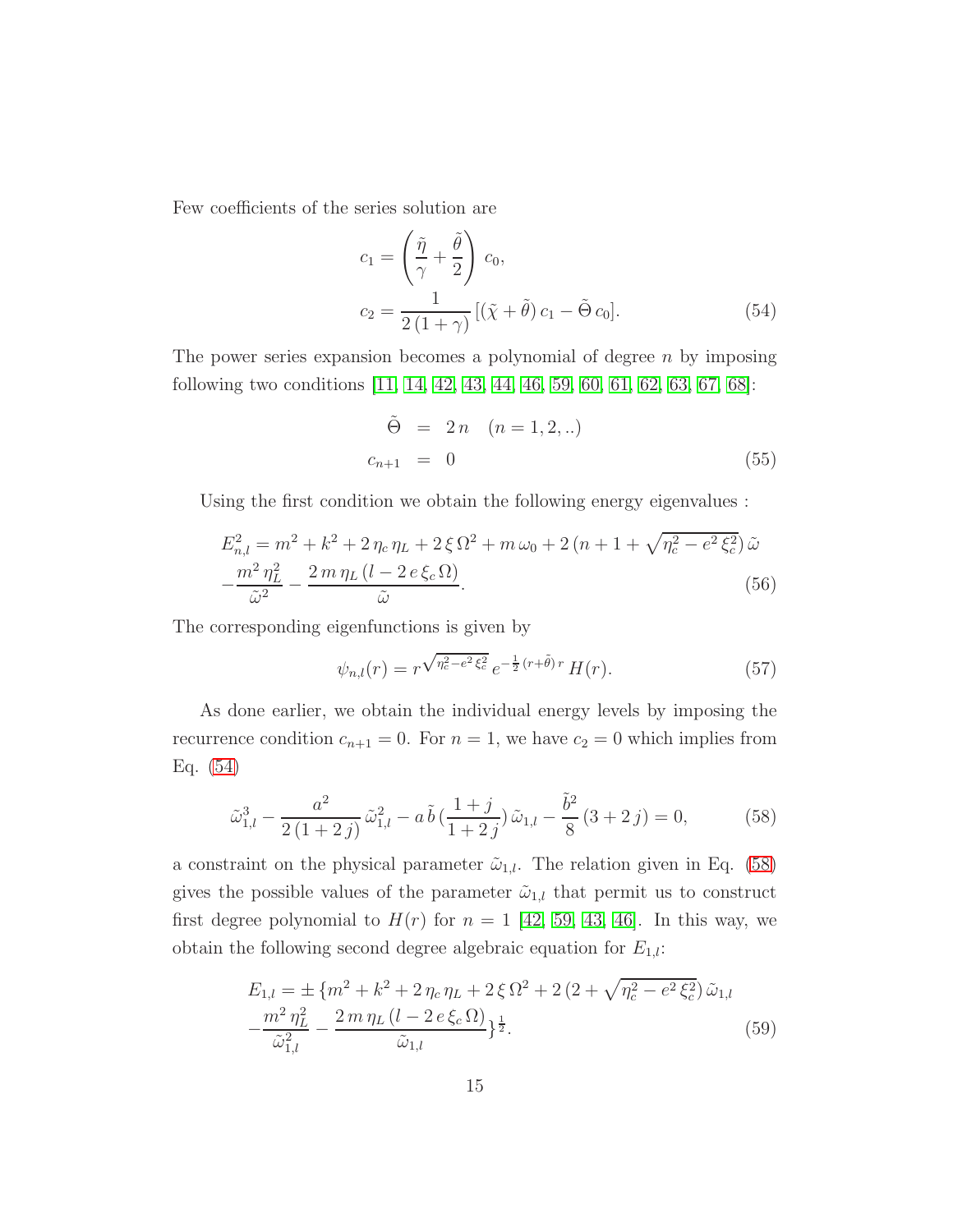Then, by substituting the real solution  $\tilde{\omega}_{1,l}$  from Eq. [\(58\)](#page-14-1) into the Eq. [\(59\)](#page-14-2) it is possible to obtain the allowed values of the relativistic energy levels for the radial mode  $n = 1$  of a position-dependent mass system. We can see that the lowest energy state is defined by the real solution of algebraic equation Eq. [\(58\)](#page-14-1) plus the expression given in Eq. [\(59\)](#page-14-2) for the radial mode  $n = 1$ , instead of  $n = 0$ . This effect arises due to the presence of Cornell-type potential in the system. Note that, it is necessary physically that the lowest energy state is  $n = 1$  and not  $n = 0$ , otherwise the opposite would imply that  $c_1 = 0$ which is not possible.

The corresponding radial wave-function for  $n = 1$  is given by

<span id="page-15-0"></span>
$$
\psi_{1,l}(r) = r^{\sqrt{\eta_c^2 - e^2 \xi_c^2}} e^{-\frac{1}{2}(r + \frac{b}{\tilde{\omega}_{1,l}^2})r} (c_0 + c_1 r), \tag{60}
$$

where

$$
c_1 = \frac{1}{\sqrt{\tilde{\omega}_{1,l}}} \left[ \frac{2 \left( e \, \xi_c \, E_{1,l} + m \, \eta_c \right)}{1 + 2 \sqrt{\eta_c^2 - e^2 \, \xi_c^2}} + \frac{2 \left( m \, \eta_L + \omega_{1,l} \left( l - 2 \, e \, \Omega \, \xi_c \right) \right)}{2 \, \tilde{\omega}_{1,l}} \right] c_0. \tag{61}
$$

#### 4 Conclusions

The relativistic quantum system of scalar and spin-half particles in Gödeltype space-times was investigated by several authors (e. g.,  $\begin{bmatrix} 7, 8, 9, 11, 12, \end{bmatrix}$  $\begin{bmatrix} 7, 8, 9, 11, 12, \end{bmatrix}$  $\begin{bmatrix} 7, 8, 9, 11, 12, \end{bmatrix}$  $\begin{bmatrix} 7, 8, 9, 11, 12, \end{bmatrix}$  $\begin{bmatrix} 7, 8, 9, 11, 12, \end{bmatrix}$  $\begin{bmatrix} 7, 8, 9, 11, 12, \end{bmatrix}$ [13,](#page-18-2) [14,](#page-18-3) [44,](#page-20-0) [59\]](#page-21-0)). They demonstrated that the energy eigenvalues of the relativistic quantum system get modified and depend on the global parameters characterizing the space-times.

In this work, we have investigated the influence of vorticity parameter on the relativistic energy eigenvalues of a relativistic scalar particle in a Gödeltype space-time subject to a homogeneous magnetic field with potentials. We have derived the radial wave-equation of the Klein-Gordon equation in a class of flat Gödel-type space-time in the presence of an external fields with(-out) potentials by choosing a suitable ansatz of the wave-function. In sub-section 2.1, we have introduced a Cornell-type scalar and Coulomb-type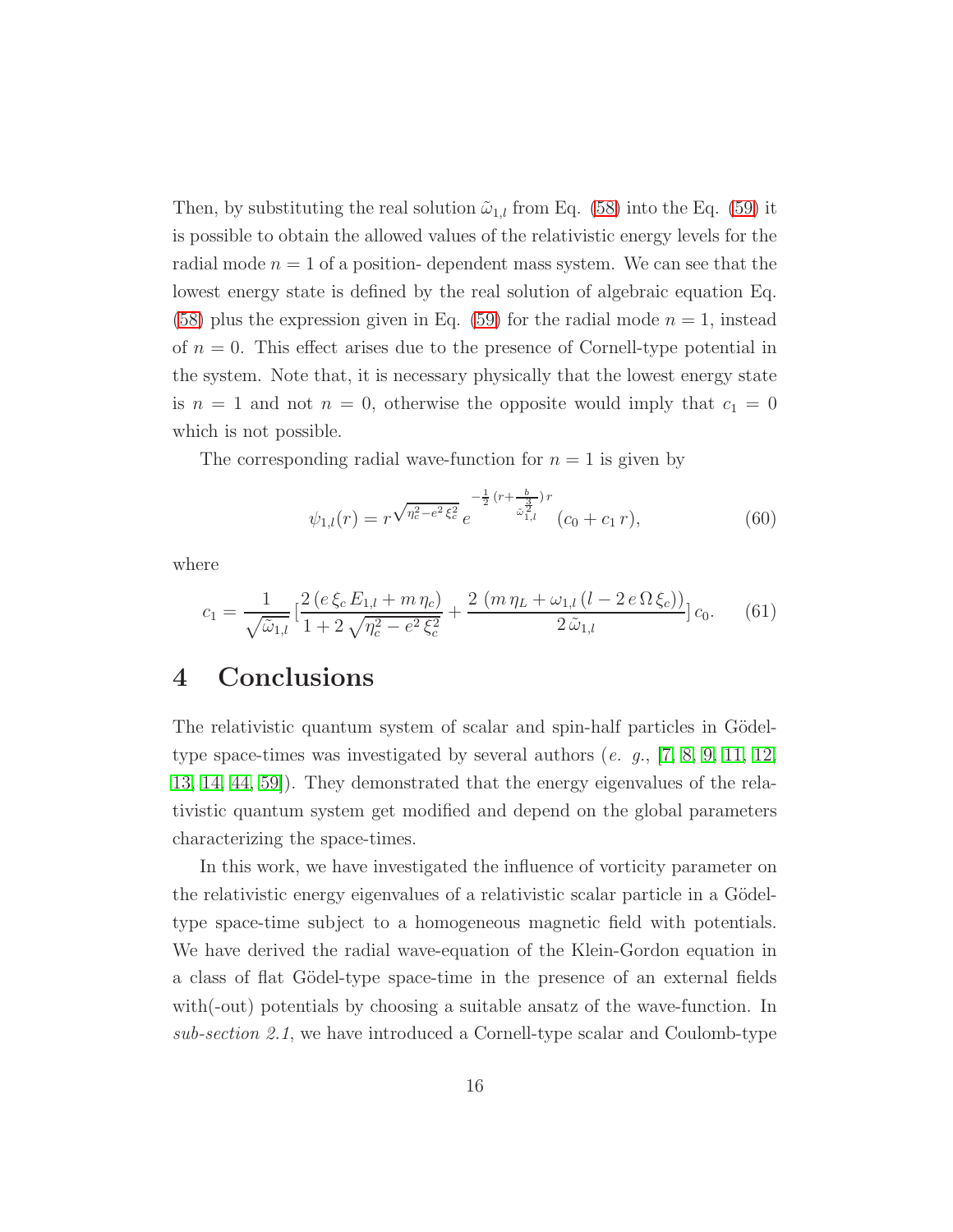vector potentials into the considered relativistic system and obtained the energy eigenvalue Eq. [\(23\)](#page-8-0) and corresponding eigenfunctions Eq. [\(24\)](#page-8-2). We have seen that the presence of a uniform magnetic field and potential parameters modifies the energy spectrum in comparison those result obtained in [\[12\]](#page-18-1). By imposing the additional recurrence condition  $c_{n+1} = 0$ , we have obtained the ground state energy levels Eq.  $(26)$  and wave-functions Eq.  $(27)$ – $(28)$ for  $n = 1$ . In sub-section 2.2, we have considered zero potential into the relativistic system and solved the radial wave-equation of the Klein-Gordon equation in the presence of an external field. We obtained the energy eigenvalues Eq. [\(35\)](#page-10-2) and compared with the results obtained in [\[12\]](#page-18-1). We have seen that the relativistic energy eigenvalues Eq. [\(35\)](#page-10-2) get modify in comparison to those in [\[12\]](#page-18-1) due to the presence of a homogeneous magnetic field. In section 3, we have solved the Klein-Gordon equation of the Klein-Gordon oscillator in a Gödel-type space-time subjected to a homogeneous magnetic field in the presence of a Cornell-type scalar and Coulomb-type vector potentials. We have obtained the energy eigenvalue Eq.  $(56)$  and corresponding eigenfunctions Eq. [\(57\)](#page-14-4). We have seen that the presence of a uniform magnetic field and potential parameters modifies the energy spectrum in comparison to those in [\[12\]](#page-18-1). By imposing the additional recurrence condition  $c_{n+1} = 0$ , we have obtained the ground state energy levels Eq. [\(59\)](#page-14-2) and wave-function Eq. [\(60\)](#page-15-0) for  $n = 1$  and others are in the same way.

So, in this paper we have some results which are in addition to the previous results obtained in  $[7, 8, 9, 11, 12, 13, 44, 51, 59]$  $[7, 8, 9, 11, 12, 13, 44, 51, 59]$  $[7, 8, 9, 11, 12, 13, 44, 51, 59]$  $[7, 8, 9, 11, 12, 13, 44, 51, 59]$  $[7, 8, 9, 11, 12, 13, 44, 51, 59]$  $[7, 8, 9, 11, 12, 13, 44, 51, 59]$  $[7, 8, 9, 11, 12, 13, 44, 51, 59]$  $[7, 8, 9, 11, 12, 13, 44, 51, 59]$  $[7, 8, 9, 11, 12, 13, 44, 51, 59]$  present may interesting effects. This is the fundamental subject in physics and the connection between these theories (quantum mechanics and gravitation) are not well understood.

#### Data Availability

No data has been used to prepare this paper.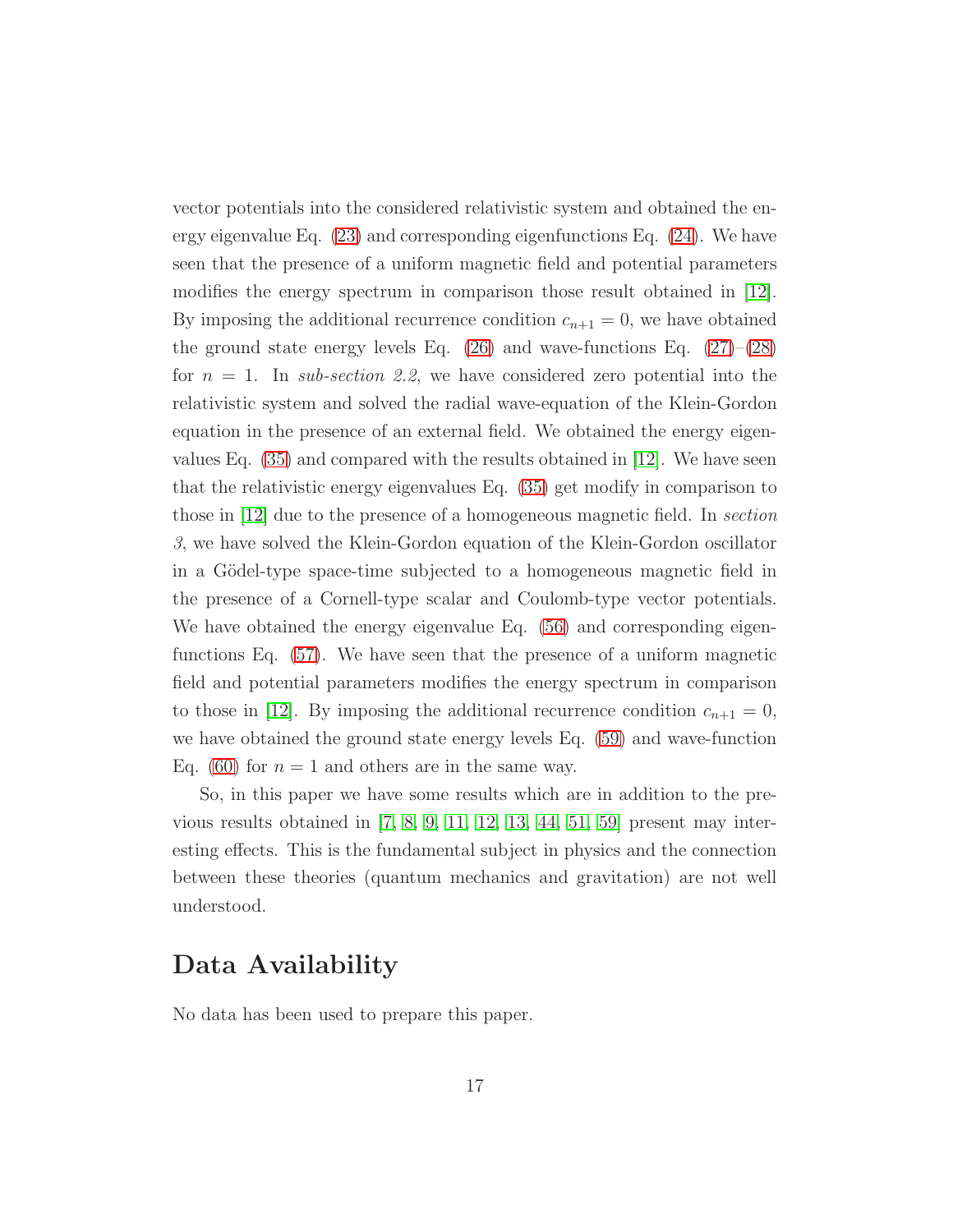## Conflict of Interest

Author declares that there is no conflict of interest regarding publication this paper.

#### Acknowledgment

Author sincerely acknowledge the anonymous kind referee(s) for his/her valuable comments and suggestions.

# <span id="page-17-0"></span>References

- <span id="page-17-1"></span>[1] K. Gödel, Rev. Mod. Phys. **21**, 447 (1949).
- <span id="page-17-2"></span>[2] M. J. Reboucas and J. Tiomno, Phys. Rev. D 28, 1251 (1983).
- <span id="page-17-3"></span>[3] M. Reboucas, J. Aman, A. F. F. Teixeira, J. Math. Phys. 27, 1370 (1985).
- <span id="page-17-4"></span>[4] M. O. Galvao, M. Reboucas, A. F. F. Teixeira, W. M. Silva, J. Math. Phys. 29, 1127 (1988).
- <span id="page-17-5"></span>[5] F. Ahmed, Eur. Phys. J. C (2019) 79 : 534.
- <span id="page-17-6"></span>[6] B. D. Figueiredo, I. D. Soares and J. Tiomno, Class. Quantum Grav. 9, 1593 (1992).
- <span id="page-17-7"></span>[7] N. Drukker, B. Fiol and J. Simon, JCAP (2004) 0410 : 012.
- <span id="page-17-8"></span>[8] S. Das and J. Gegenberg, Gen. Rel. Grav. 40, 2115 (2008).
- <span id="page-17-9"></span>[9] J. Carvalho, A. M. de M. Carvalho and C. Furtado, Eur. Phys. J. C  $(2014)$  **74** : 2935.
- [10] J. Carvalho, A. M. de M. Carvalho, E. Cavalcante and C. Furtado, Eur. Phys. J. C (2016) 76 : 365.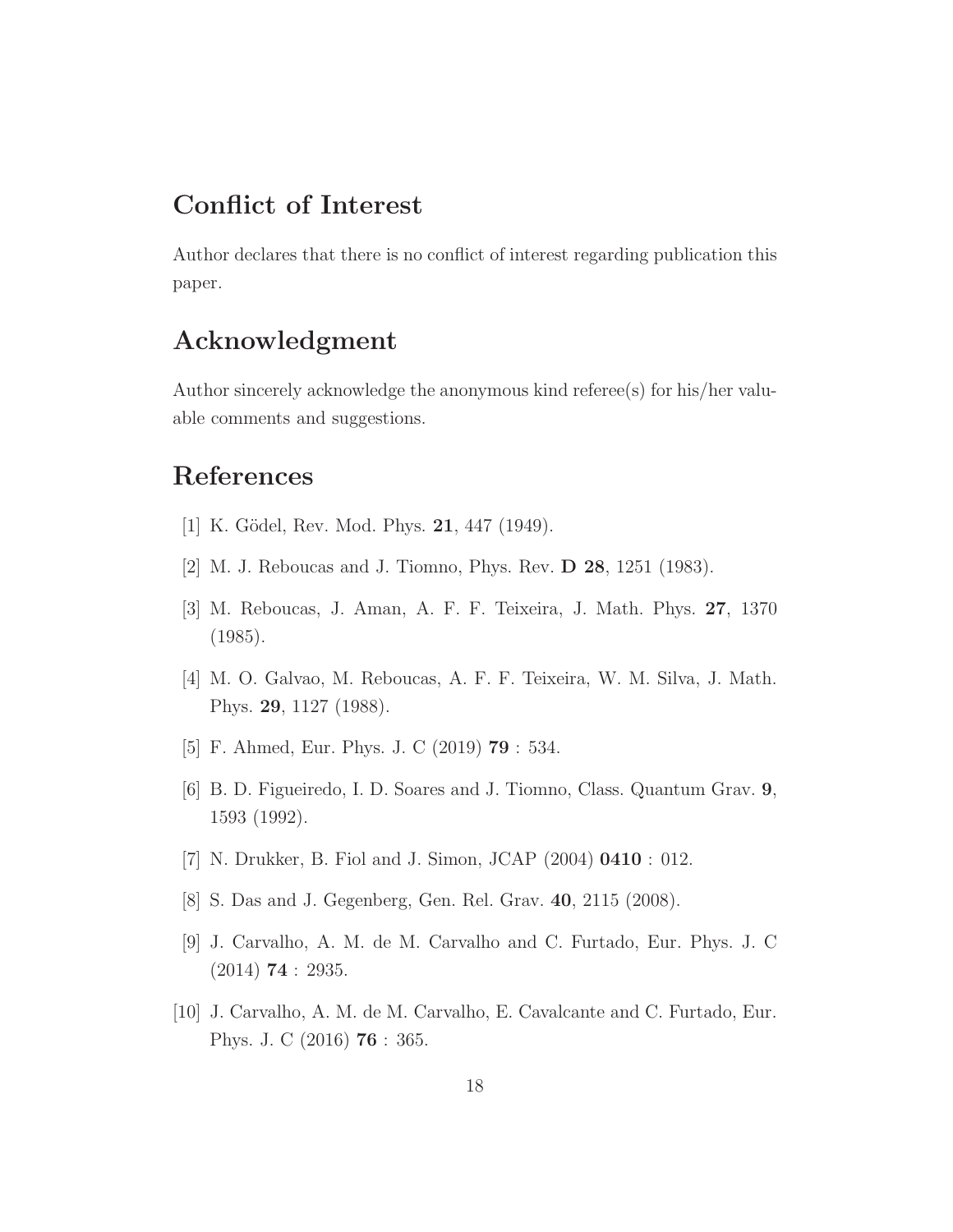- <span id="page-18-1"></span><span id="page-18-0"></span>[11] Z. Wang, Z. Long, C. Long and M. Wu, Eur. Phys. J. Plus (2015) 130 : 36.
- <span id="page-18-2"></span>[12] F. Ahmed, Eur. Phys. J. C (2018) 78 : 598.
- <span id="page-18-3"></span>[13] F. Ahmed and H. Hassanabadi, Mod. Phys. Lett. A 35, 2050031 (2020).
- <span id="page-18-4"></span>[14] R. L. L. Vitória, C. Furtado and K. Bakke, Eur. Phys. J. C  $(2018)$  78 : 44.
- <span id="page-18-5"></span>[15] F. Ahmed, Eur. Phys. J. C (2019) **79** : 682.
- <span id="page-18-6"></span>[16] M. Eshghi and M. Hamzavi, Eur. Phys. J. C (2018) 78 : 522.
- <span id="page-18-7"></span>[17] E. O. Silva, Eur. Phys. J. Plus (2018) 133 : 530.
- <span id="page-18-8"></span>[18] F. Ahmed, Eur. Phys. J. Plus (2020) 135 : 174.
- <span id="page-18-9"></span>[19] F. Ahmed, Eur. Phys. J. Plus (2020) 135 : 108.
- <span id="page-18-10"></span>[20] F. Ahmed, Ann. Phys. (N. Y.) 401, 193 (2019).
- <span id="page-18-11"></span>[21] F. Ahmed, Ann. Phys. (N. Y.) 404, 1 (2019).
- <span id="page-18-12"></span>[22] F. Ahmed, Gen. Relativ. Grav. (2019) 51 : 69.
- <span id="page-18-13"></span>[23] F. Ahmed, Mod. Phys. Lett. A 34, 1950314 (2019).
- <span id="page-18-14"></span>[24] F. Ahmed, Ann. Phys. (N. Y.) 411, 167941 (2019).
- <span id="page-18-15"></span>[25] F. Ahmed, Gen. Relativ. Grav. (2019) 51 : 129.
- <span id="page-18-16"></span>[26] G. Q. Garcia, J. R. de S. Oliveira, K. Bakke and C. Furtado, Eur. Phys. J. Plus (2017) 132 : 123.
- [27] G. Q. Garcia, J. R. de S. Oliveira and C. Furtado, Int. J. Mod. Phys. D 27, 1850027 (2018).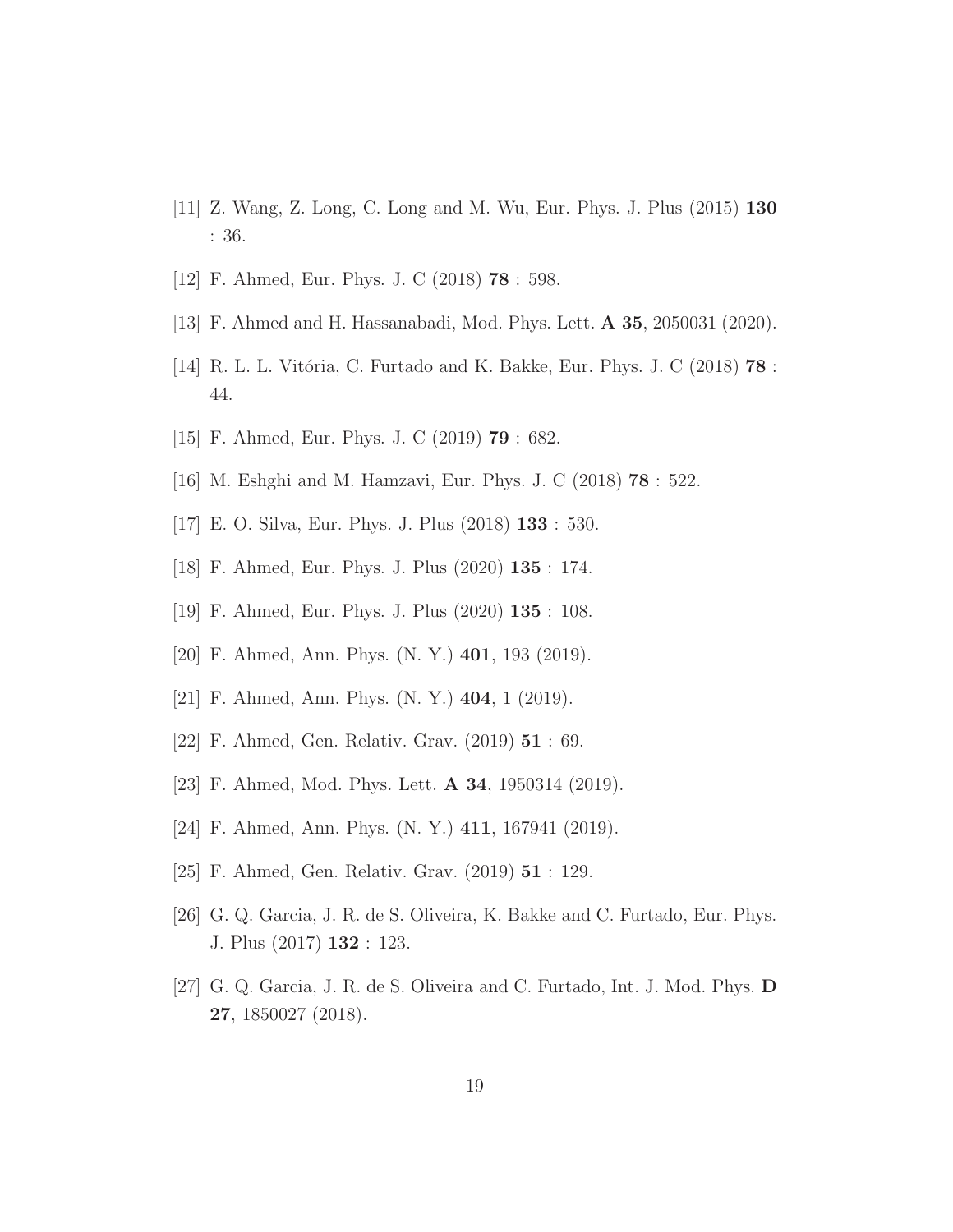- <span id="page-19-1"></span><span id="page-19-0"></span>[28] S. G. Fernandes, G. de A. Marques and V. B. Bezerra, Class. Quantum Grav. 23, 7063 (2006).
- <span id="page-19-2"></span>[29] A. Havare and T. Yetkin, Class. Quantum Grav. 19, 1 (2002).
- <span id="page-19-3"></span>[30] L. C. N. Santos and C. C. Barros Jr., Eur. Phys. J. C (2016) 76 : 560.
- <span id="page-19-4"></span>[31] M. de Montigny, S. Zare and H. Hassanabadi, Gen. Relativ. Grav. (2018) 50 : 47.
- <span id="page-19-5"></span>[32] P. Sedaghatnia, H. Hassanabadi and F. Ahmed, Eur. Phys. J. C (2019) 79 : 541.
- <span id="page-19-6"></span>[33] F. Ahmed, Eur. Phys. J. Plus. (2019) 134 : 518; ibid 582.
- <span id="page-19-7"></span>[34] Q. Wen-Chao, Chinese Phys. 12, 1054 (2003).
- <span id="page-19-8"></span>[35] H. Motavalli and A. R. Akbarieh, Mod. Phys. Lett. A 25, 2523 (2010).
- <span id="page-19-9"></span>[36] F. Yasuk, A. Durmus and I. Boztosun, J. Math. Phys. 47, 082302 (2006).
- <span id="page-19-10"></span>[37] A. L. C. de Oliveira and E. R. Bezerra de Mello, Class. Quantum Grav. 23, 5249 (2006).
- <span id="page-19-11"></span>[38] H. Asada and T. Futamase, Phys. Rev. D 56, R6062 (1997).
- <span id="page-19-12"></span>[39] C. L. Chrichfield, J. Math. Phys. **17**, 261 (1976).
- <span id="page-19-13"></span>[40] H. W. Crater, J. -H. Yoon and C. Y. Wong, Phys. Rev. D 79, 034011 (2009).
- <span id="page-19-14"></span>[41] V. R. Khalilov, Phys. Rev. **A 71**, 012105 (2005).
- <span id="page-19-15"></span>[42] E. R. F. Medeiros and E. R. B. de Mello, Eur. Phys. J. C (2012) 72: 2051.
- [43] K. Bakke and C. Furtado, Ann. Phys. 355, 48 (2015).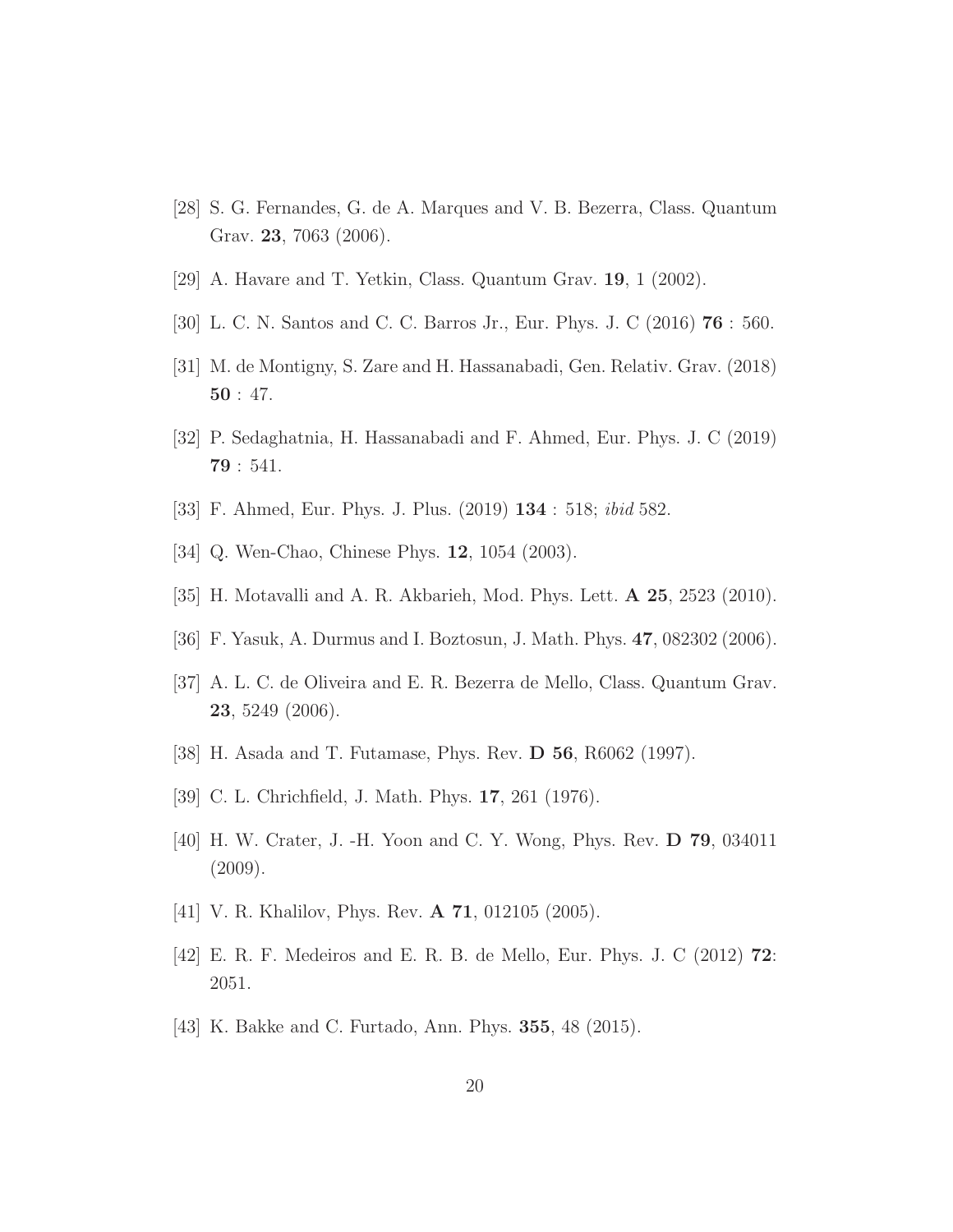- <span id="page-20-1"></span><span id="page-20-0"></span>[44] F. Ahmed, Eur. Phys. J. C (2019) 79 : 104.
- <span id="page-20-2"></span>[45] L. C. N. Santosa and C. C. Barros Jr., Eur. Phys. J. C (2018) 78 : 13.
- <span id="page-20-3"></span>[46] R. L. L. Vitoria, C. Furtado and K. Bakke, Ann. Phys. 370, 128 (2016).
- <span id="page-20-4"></span>[47] M. Hosseinpour, H. Hassanabadi and M. de Montigny, Int. J. Geom. Meths. Mod. Phys. 15, 1850165 (2018).
- <span id="page-20-5"></span>[48] H. Sobhani, H. Hassanabdi and W. S. Chung, Int. J. Geom. Meths. Mod. Phys. 15, 1850037 (2018).
- <span id="page-20-6"></span>[49] G. B. Arfken and H. J. Weber, Academic Press, Elsevier (2005).
- <span id="page-20-7"></span>[50] F. Ahmed, Commun. Theor. Phys. 68, 735 (2017).
- <span id="page-20-8"></span>[51] F. Ahmed, Commun. Theor. Phys. **72**, 025103 (2020).
- <span id="page-20-9"></span>[52] D. H. Perkins, An Introduction to High Energy Physics, Cambridge University Press, Cambridge (2000).
- <span id="page-20-10"></span>[53] M. K. Bahar and F. Yasuk, Adv. High Energy Phys. 2013, 814985 (2013).
- <span id="page-20-11"></span>[54] C. Alexandrou, P. de Forcrand and O. Jahn, Nucl. Phys. B (Proc. Supp.) 119, 667 (2003).
- <span id="page-20-12"></span>[55] J. D. Garret and M. S. Lozano, Phys. Lett. **B 669**, 52 (2008).
- <span id="page-20-13"></span>[56] E. Eichten, K. Gottfried, T. Kinoshita, K. D. Lane and T. Yan, Phys. Rev. D 21, 203 (1980).
- <span id="page-20-14"></span>[57] E. Eichten, K. Gottfried, T. Kinoshita, K. D. Lane and T. Yan, Phys. Rev. D 21, 313 (1980).
- [58] M. S. Cunha, C. R. Muniz, H. R. Christiansen and V. B. Bezerra, Eur. Phys. J. C (2016) 76, 512.